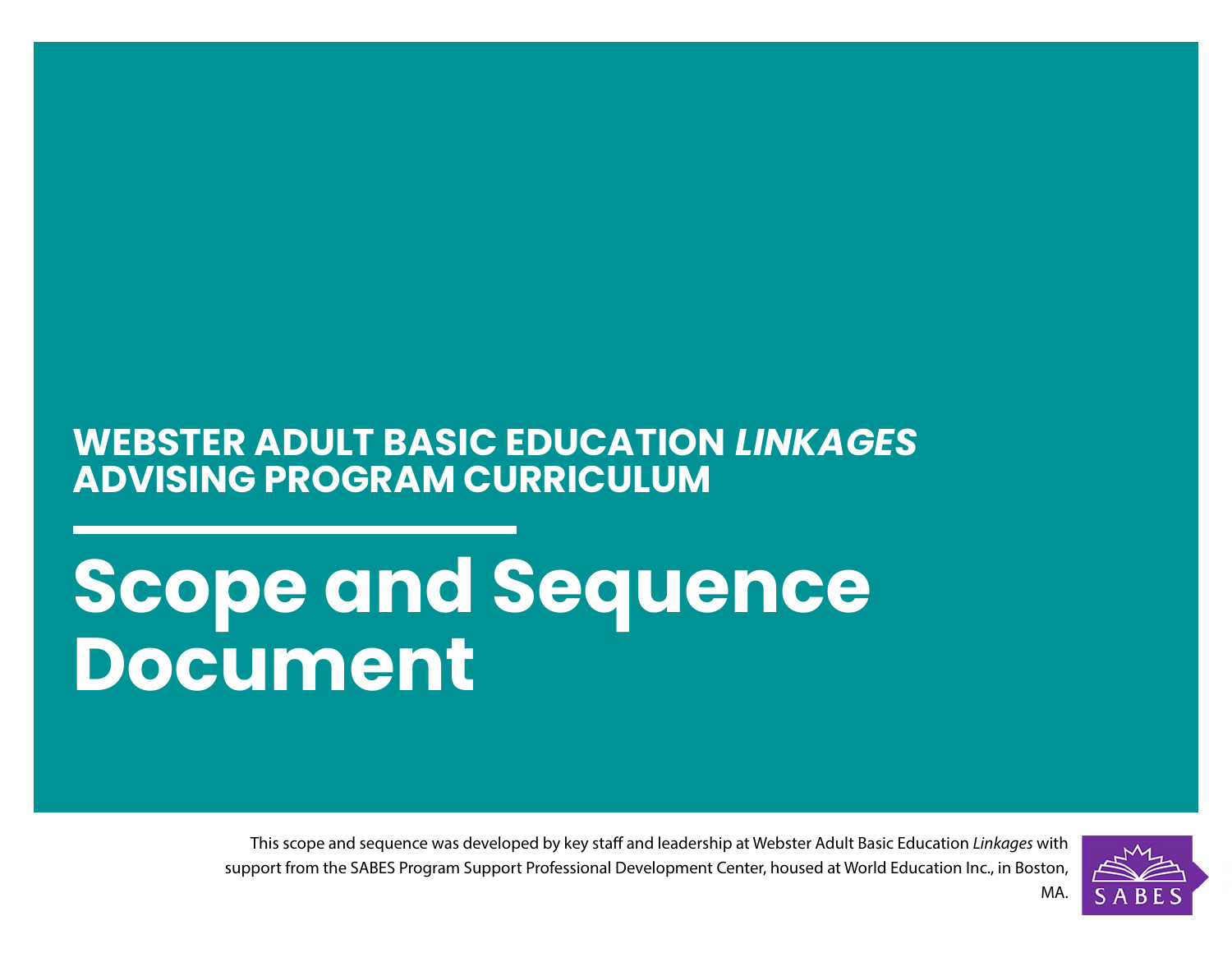### **INTRODUCTION**

*Relationships, agency and relevance* are the three words that provide the framework for the Webster Adult Basic Education *Linkages* advising program scope and sequence. Effective advising in Adult Basic Education (ABE) is much more than a single interview or the writing of a goal statement or two. Effective advising must be integrated into classrooms; be sustained throughout the year as new students enroll; and include input and attention from the program director, advisors, teachers, and students. Effective advising and teaching includes fostering meaningful relationships between staff and students; identifying each student's academic and behavioral strengths as well as areas for improvement; and delivering instruction that includes rigorous, targeted academic skill development. This philosophy must be evident in practice from the moment a student contacts a program and throughout the entirety of a student's enrollment. Additionally, student support can and should continue after a student exits a program, as appropriate.

The Webster Adult Basic Education *Linkages* staff is committed to better understanding student persistence by studying the drivers of persistence as outlined in the New England Learner Persistence Project. The three drivers that strongly inform the Webster Adult Basic Education *Linkages* advising philosophy are relationships, agency, and relevance.

**Relationships:** Creating a culture where students feel welcomed, respected, and like they belong provides a sense of community. These are essential elements of a vibrant Adult Basic Education advising curriculum. We include a variety of activities to build

this sense of community. Student testimonial videos are part of the intake process. Icebreakers and team-building activities are included in the orientation section of this curriculum, to be delivered each time new students start in the program.

**Agency:** Agency is defined as "the capacity for human beings to make things happen through their actions" (New England Literacy Resource Center, 2008). Adult learning theory explains that adults want to be seen and treated as independent, responsible, selfdirected individuals. The Advisory Block inquiry-based model of instruction that will be explained and illustrated in this scope and sequence provides the opportunity for these characteristics to be developed further.

**Relevance:** Relevance suggests that adults are pragmatic learners. It is important that the instruction is relevant to their lives and to an individual's short- and long-term goals. The Webster Adult Basic Education *Linkages* advisory process helps students to understand their own skills and abilities as well as investigating topics of personal interest to improve their academic skills. The program also helps students develop the skills to be self-directed. Our overarching mission is "to partner with adults to strengthen life-wide potential as workers, family members, and citizens through basic education." This understanding is captured in our vision statement: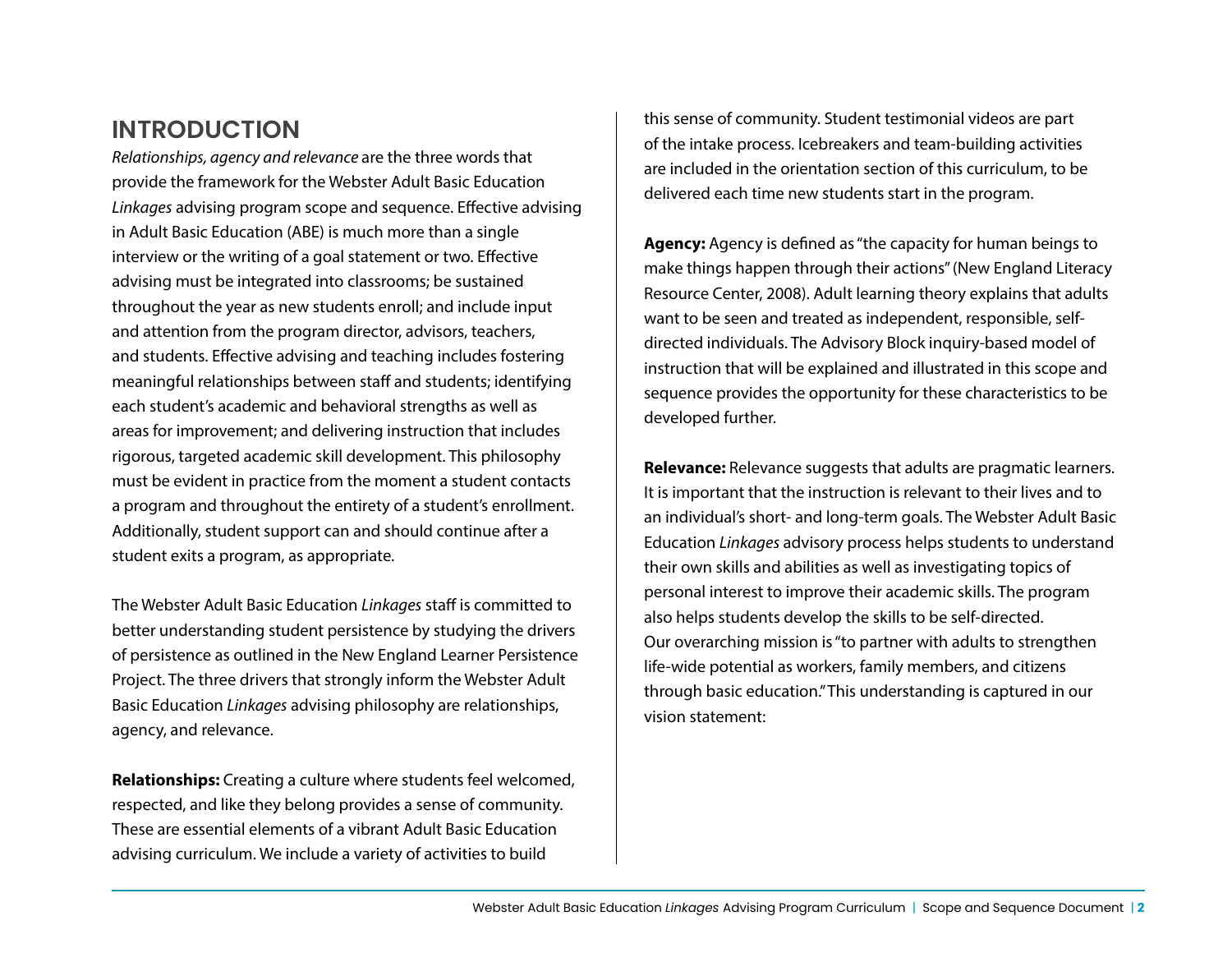# **OUR MISSION AND VISION**

We establish a caring, life-long partnership with you to help you identify and follow your career and/or education goals. We accomplish this through:

- Life-wide learning development that teaches you necessary skills to foster greater everyday life confidence in family stability, health and well-being, finances, education, and employment.
- Lifelong learning development to broaden active learning through self-management, critical thinking, organization, time management, and goal setting instruction and activities.
- Developing your growth mindset by expanding and maximizing awareness and strategies for overcoming your learning and life barriers and viewing challenges as opportunities to cultivate a sense of purpose while celebrating every accomplishment.

## **WEBSTER ADULT BASIC EDUCATION** *LINKAGES* **PROGRAM OVERALL STRUCTURE**

Most staff at the Webster Adult Basic Education *Linkages* program are part-time, teaching six hours per week. We run around four daytime classes and five evening classes, as well as four additional evening classes in a second community. In addition to a full-time director, the program also employs a full-time lead advisor and a full-time lead teacher. The program enrolls students using managed enrollment, where the managed enrollment plan is completed approximately once every other month for both Adult Basic Education, PreASE (Pre-Adult Secondary Education), and ASE (Adult Secondary Education)-level students, as well as for ESOL (English for Speakers of Other Languages) students.

Over the twenty-two years of the Webster Adult Basic Education *Linkages* program's existence, staff have tried many methods to

institutionalize the integration of valuable advising activities for all students that can be delivered in a timely fashion. However, despite everyone's best intentions, some advising activities were completed well and others were cumbersome to see through to completion. Many of the challenges have related to a lack of integration with all teaching staff on how, when, and where to complete advising activities, alongside making academic skill gains.

## **HOW WE DEVELOPED THIS APPROACH**

We began to create an intentional advising program once we had a team of two advisors, a lead teacher, and curriculum coordinator, as well as an intake specialist. Students responded enthusiastically to the ability to work on skills that were important to their own progress. This response led staff to begin thinking more deeply about how to restructure academic schedules to incorporate richer individual learning experiences. As staff members began brainstorming the formalization of advising and the individualization of instruction, a plan developed that began to integrate the delivery of all these goals. Program staff acknowledged the need to build stronger relationships with students and to do so earlier. They also acknowledged the importance of supporting student learning through topics that are authentic and relevant to their students' lives. This was the starting point for the creation of the Advising Block and the inclusion of the inquiry-based process, where students directed their own work and research by asking questions.

Staff collaboration on the development and introduction of this advisory plan has been exceptional. This foundational buy-in may be rooted in the fact that sixty percent of the teaching staff are also K–12 teachers. These teachers have a working knowledge of the inquiry process and can speak eloquently about the outcomes of this process and provide examples of how it works in the classroom.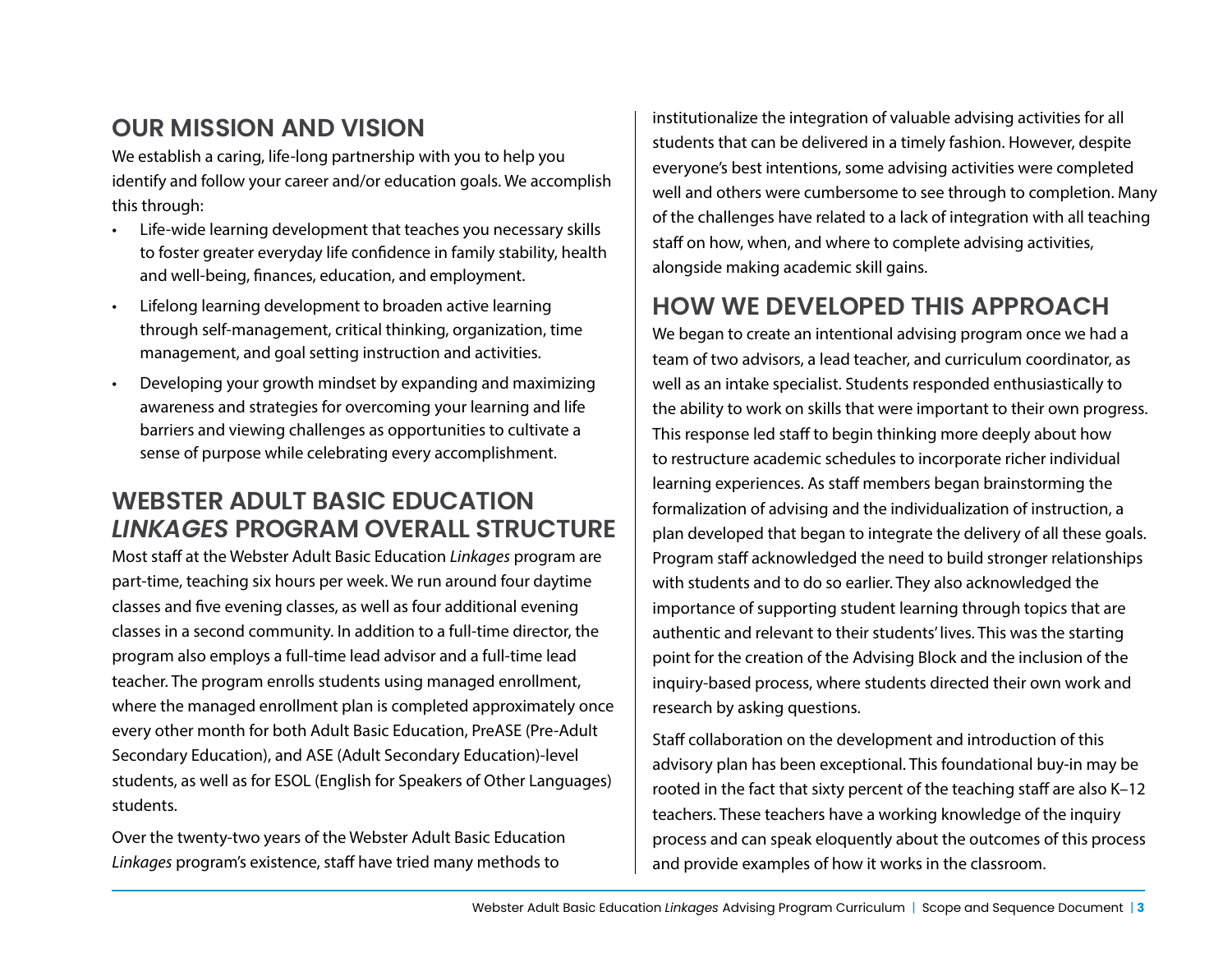### **FY21 INTAKE, ORIENTATION, AND ADVISORY BLOCK ACTIVITIES**

Program staff consider all the activities in this plan to be both academic and advisory. All intake, orientation, and advisory block activities are fully integrated and supported in all classes. We develop classroom calendars that provide teachers and advising staff with a timeframe in which these activities are to be delivered. All teachers and advisors collaborate to complete the activities, with teachers

becoming "advisory teachers" while they complete these activities. For example, at the completion of orientation, students set goals with the advisory teacher, with support from the advisors. Goals are then connected to student's Individual Learning Plans. Then students create action steps based on those goals with assistance from the advisory teacher and the advisor.

The current Webster Adult Basic Education *Linkages* class structure is as follows:

| <b>Class Level</b>                               | GLE/SPL*     | <b>Placement Criteria</b>                                   | <b>Face-to-Face Class Structure</b>                                                                                                                                                                                                                                                                                                    |
|--------------------------------------------------|--------------|-------------------------------------------------------------|----------------------------------------------------------------------------------------------------------------------------------------------------------------------------------------------------------------------------------------------------------------------------------------------------------------------------------------|
| <b>ABE</b>                                       | $0 - 3.9$    | Reading                                                     | ABE students meet with the ABE teacher for all subjects unless their math score warrants<br>meeting with the PreASE/ASE math teacher.                                                                                                                                                                                                  |
| <b>PreASE</b>                                    | $4 - 8.9$    | Reading                                                     | PreASE readers meet for STAR (Student Achievement in Reading) instruction for one hour<br>each evening. The PreASE ELA (English Language Arts) teacher is also the advisory teacher.<br>Students meet with the advisory teacher for one hour each evening. PreASE students then<br>move to math class for the final hour each evening. |
| <b>ASE</b>                                       | $9.0 - 12.9$ | Reading                                                     | ASE-level readers will meet with the ELA teacher for one hour of advisory. They will then<br>meet with the ASE-level math teacher for one hour of math. The final hour will be a choice<br>of either math lab or a continuation of advisory work.                                                                                      |
| Beginning/<br><b>Intermediate</b><br><b>ESOL</b> | $0 - 3$      | Speaking and Listening<br>and<br><b>Reading and Writing</b> | Beginning ESOL speakers and listeners will meet with the beginning ESOL speaking and lis-<br>tening teacher for two hours each evening and will regroup for reading and writing for one<br>hour each evening.                                                                                                                          |
| Intermediate/<br><b>Advanced</b><br><b>ESOL</b>  | $4 - 6$      | Speaking and Listening<br>and<br>Reading and Writing        | Intermediate/advanced ESOL speakers and listeners will meet with the intermediate/<br>advanced ESOL speaking and listening teacher for two hours each evening and will regroup<br>for reading and writing for one hour each evening.                                                                                                   |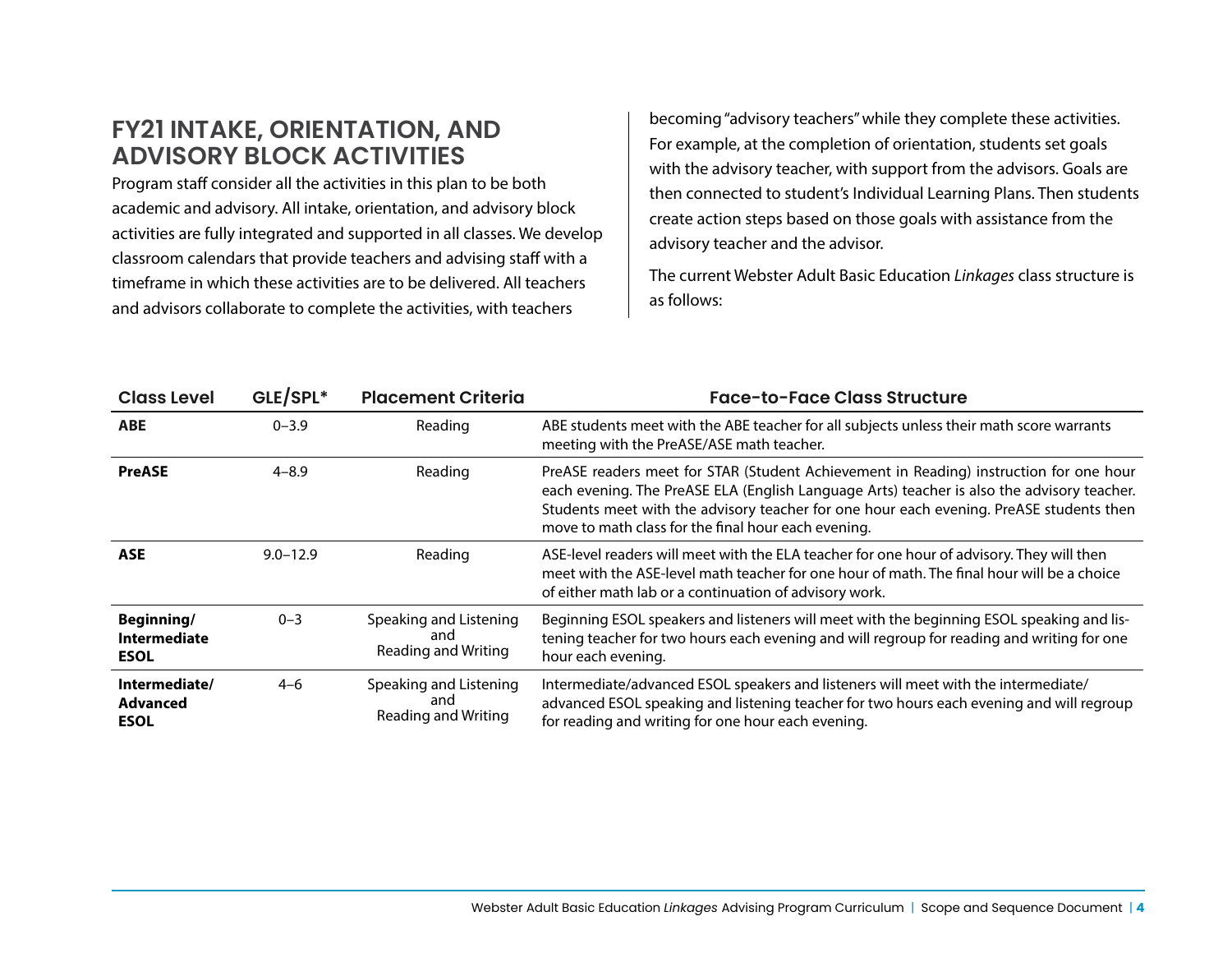# **HOW TO USE THIS DOCUMENT**

**KNOW YOURSELF**

**WELCOME BACK!**

To clearly organize and to make all intake, orientation, and advisory block activities more accessible to staff, these activities are captured on an interactive document that includes live links for staff lessons and resources. These lessons and resources are leveled in most instances. In addition to the master chart of activities, Orientation and initial Advisory Block Activities are sectioned into five distinct units:



**THE FUTURE**

**The following table details a proposed scope and sequence schedule and approximate timing for the opening orientation and advisory block activities, along with alignment to Indicators of Program Quality #6.**

**EDUCATION CONNECTIONS** **LEARNING**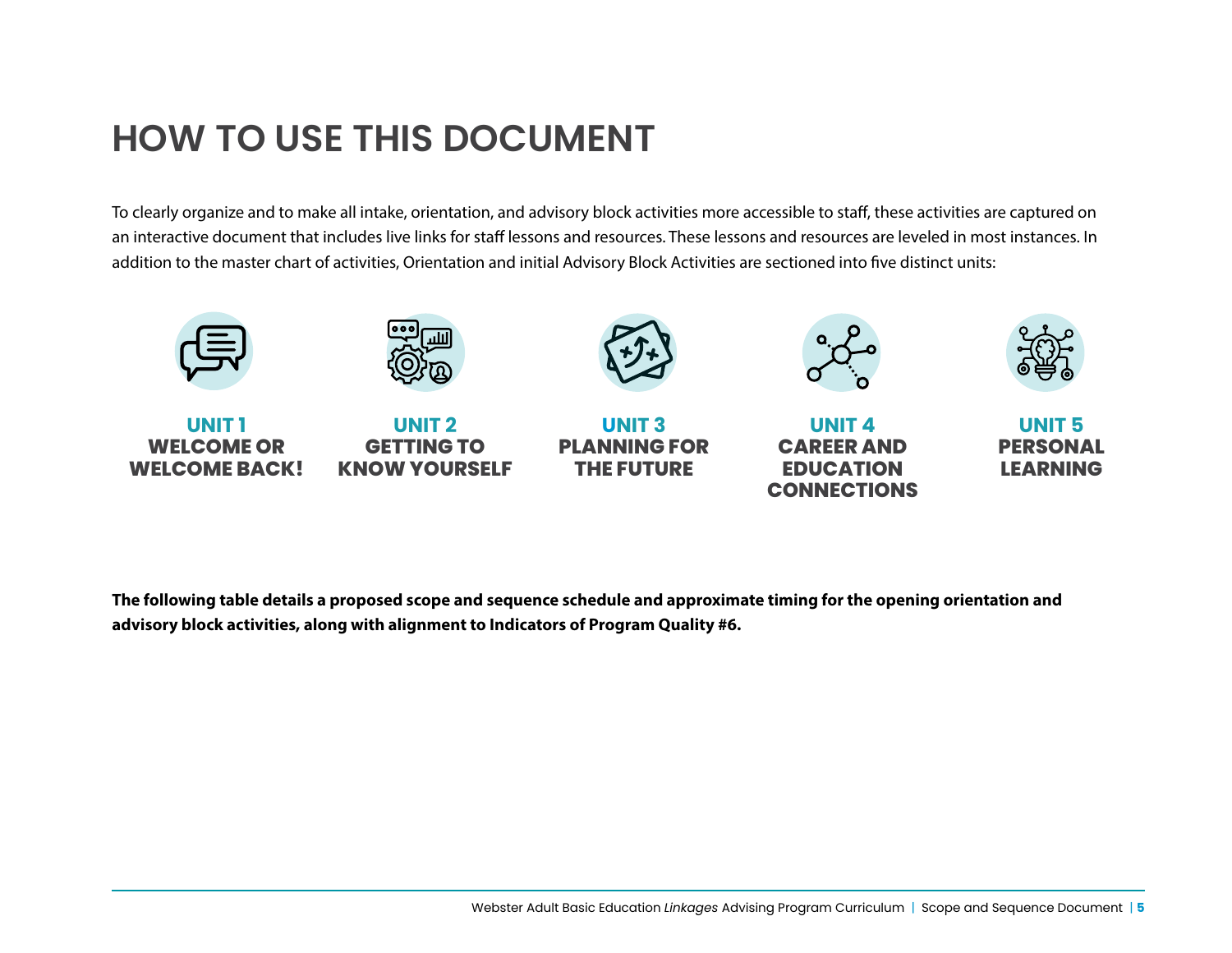

#### **LENGTH:** 1 week or 2 hours

**RESOURCES:** Unit 1 Resources Differentiated by Level

| <b>UNIT DESCRIPTION</b>                                                                                                                                                                                                                                                                                                                                                                                                                                                                                                                                  | <b>UNIT KNOWLEDGE AND SKILLS</b>                                                                                                                                                                                                                                                                                                                                                                                                                                                                                      | <b>KEY DELIVERABLES AND</b><br><b>CHECKPOINTS</b>                                                                                                                                                                                                                                                                                   |
|----------------------------------------------------------------------------------------------------------------------------------------------------------------------------------------------------------------------------------------------------------------------------------------------------------------------------------------------------------------------------------------------------------------------------------------------------------------------------------------------------------------------------------------------------------|-----------------------------------------------------------------------------------------------------------------------------------------------------------------------------------------------------------------------------------------------------------------------------------------------------------------------------------------------------------------------------------------------------------------------------------------------------------------------------------------------------------------------|-------------------------------------------------------------------------------------------------------------------------------------------------------------------------------------------------------------------------------------------------------------------------------------------------------------------------------------|
| <b>OVERVIEW</b><br>In the orientation period, advisor/teacher<br>establishes expectations, builds trust, introduces<br>students to the program and classes, selects<br>icebreaker activity to help students get to know<br>one another. Activity should be designed to<br>allow advisor/teacher to collaboratively define<br>expectations and build relationships. The advisor/<br>teacher selects activities to motivate students<br>to problem-solve and work together in order to<br>develop stronger relationships and trust between<br>one another. | <b>STUDENTS WILL:</b><br>Become acquainted with the purpose,<br>structure, and expectations of the advising<br>work.<br>Establish classroom norms:<br>$\bullet$<br>Establish core values (e.g., trust, respect,<br>$\bullet$<br>having a voice, etc.);<br>Develop a set of routines/practices to support<br>core values.<br>• Use the advising website.<br>• Understand ADA (Americans with Disabilities<br>Act), disclosure, and rights.<br>• Understand class schedules, testing, and<br>differences between tests. | Take academic assessments.<br>• Understand norms.<br>• Review advising website.<br>Attend ADA presentation.<br>Attend student learning needs screening<br>interview.<br>Review HiSET (High School Equivalency Test)<br>vs. GED (General Educational Development)<br>tests.<br>Sign Student Rights and Responsibilities<br>Contract. |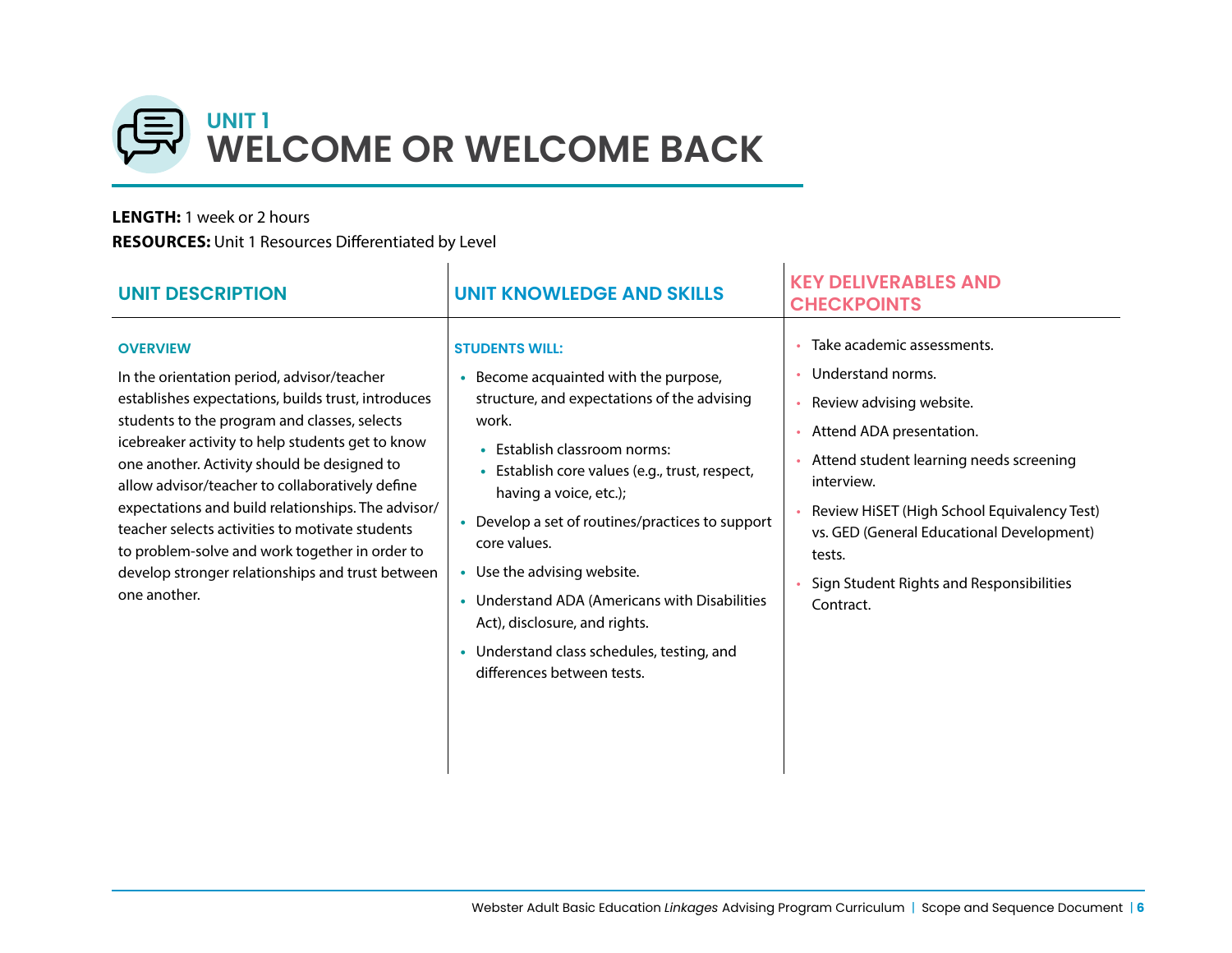

# **UNIT 2 GETTING TO KNOW YOURSELF**

#### **LENGTH:** 2 weeks or 4 hours

**IPQ #6.3 ALIGNMENT:** Integrate lessons to proactively build self-efficacy and raise awareness of persistence, including growth mindset, brain awareness, etc.

**RESOURCES:** Unit 2 Resources Differentiated by Level

|                                                                                                                                                                                                                                                                                                                                                                                                                                                                                                                                                                                                                                                                                                                                                                                                                                                                                                                                                                                                                                                                                                                                                                                                                              | Make learning style inventory.                                                                                                                                                                                                                                           |
|------------------------------------------------------------------------------------------------------------------------------------------------------------------------------------------------------------------------------------------------------------------------------------------------------------------------------------------------------------------------------------------------------------------------------------------------------------------------------------------------------------------------------------------------------------------------------------------------------------------------------------------------------------------------------------------------------------------------------------------------------------------------------------------------------------------------------------------------------------------------------------------------------------------------------------------------------------------------------------------------------------------------------------------------------------------------------------------------------------------------------------------------------------------------------------------------------------------------------|--------------------------------------------------------------------------------------------------------------------------------------------------------------------------------------------------------------------------------------------------------------------------|
| <b>OVERVIEW</b><br><b>STUDENTS WILL:</b><br>The advising program will help students<br>Create a portfolio in Google sites.<br>discover their learning and working preferences<br>Explore learning styles as related to their<br>$\bullet$<br>by completing a series of assessments and<br>preferences for acquiring new information.<br>inventories, setting goal and action plans, and<br>Analyze and discuss the results of their learning<br>$\bullet$<br>creating a digital portfolio.<br>style inventory.<br>Explore different learning styles and their<br>$\bullet$<br>implications for learners.<br>• Research learning strategies to complement<br>learning styles and enhance achievement.<br>on site.<br>• Write and publish learner bio in student portfolio<br>(Google site).<br>• Complete diagnostic assessments relative to<br>individual needs.<br>• Analyze and discuss skills necessary for success in<br>academic and employment settings.<br>Examine individual strengths/weaknesses<br>٠<br>through some or all of the following diagnostics:<br>digital literacy, study skills, job readiness, learner<br>needs assessment, and life skills survey.<br>Identify skills to develop for future success. | Take digital literacy self-assessment.<br>Assess online readiness.<br>Assess time management.<br>Assess study skills.<br>Review test taking.<br>Assess learner readiness.<br>Attend fire/intruder drill presentations, based<br>Review technology acceptable-use policy. |

 $\mathbf{I}$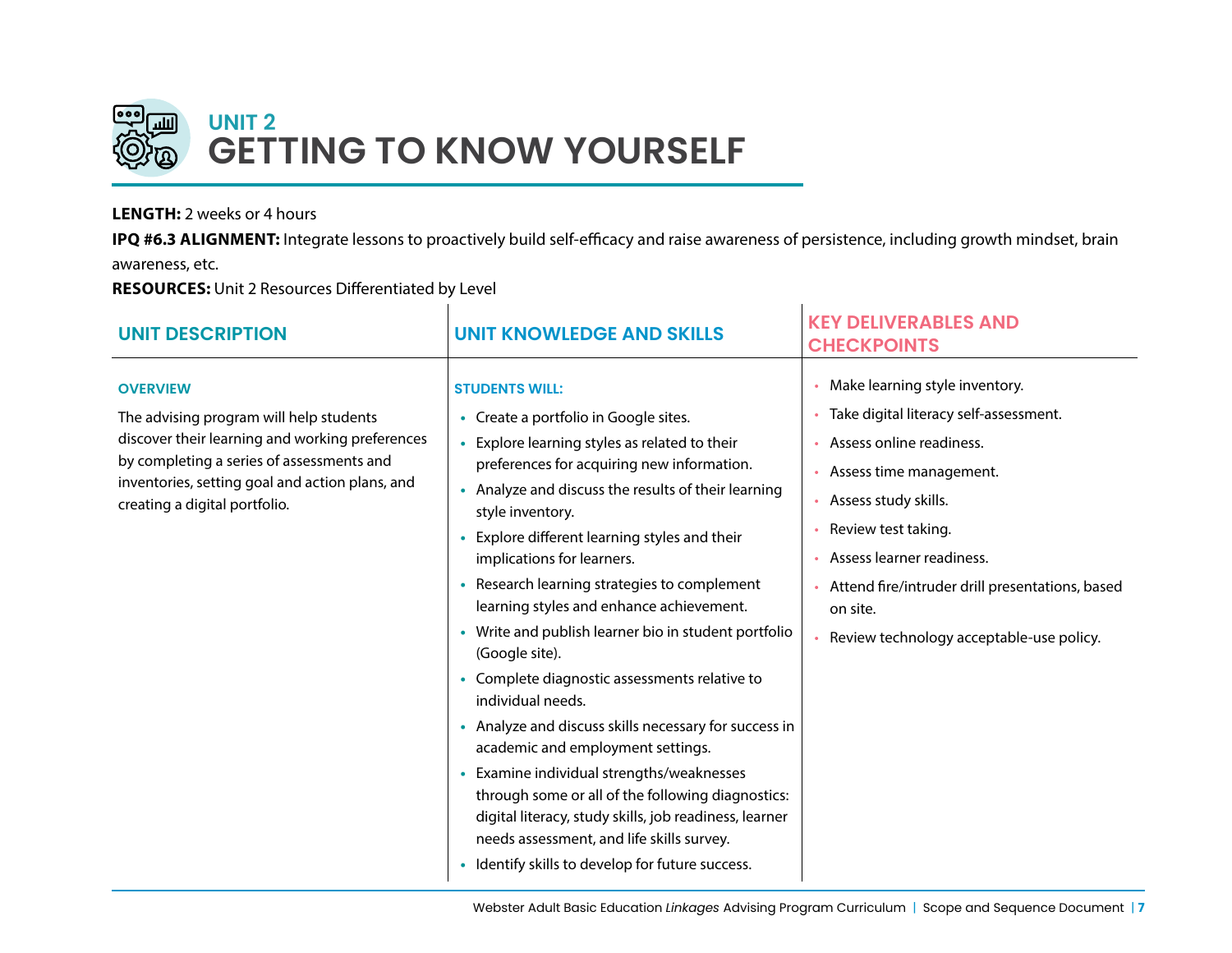

Ŷ.

**LENGTH:** 2–3 weeks or 4–6 hours

**IPQ #6.2 ALIGNMENT:** Addresses barriers to participation by referring students to outside social service agencies. **RESOURCES:** Unit 3 Resources Differentiated by Level

| <b>UNIT DESCRIPTION</b>                                                                                                                                                                    | UNIT KNOWLEDGE AND SKILLS                                                                                                                                                                                                                                                         | <b>KEY DELIVERABLES AND</b><br><b>CHECKPOINTS</b>                            |
|--------------------------------------------------------------------------------------------------------------------------------------------------------------------------------------------|-----------------------------------------------------------------------------------------------------------------------------------------------------------------------------------------------------------------------------------------------------------------------------------|------------------------------------------------------------------------------|
| <b>OVERVIEW</b><br>In this unit, students identify potential barriers to<br>success, create SMART goals, and create an action<br>plan that includes ways to address potential<br>barriers. | <b>STUDENTS WILL:</b><br>Complete barrier reduction activity.<br>Articulate action steps to address potential<br>barriers.<br>Connect to appropriate outside agencies<br>based on advisor referrals.<br>Complete SMART goals worksheet to identify<br>short- and long-term goals. | Fill out barrier reduction plan worksheet.<br>Fill out SMART goal worksheet. |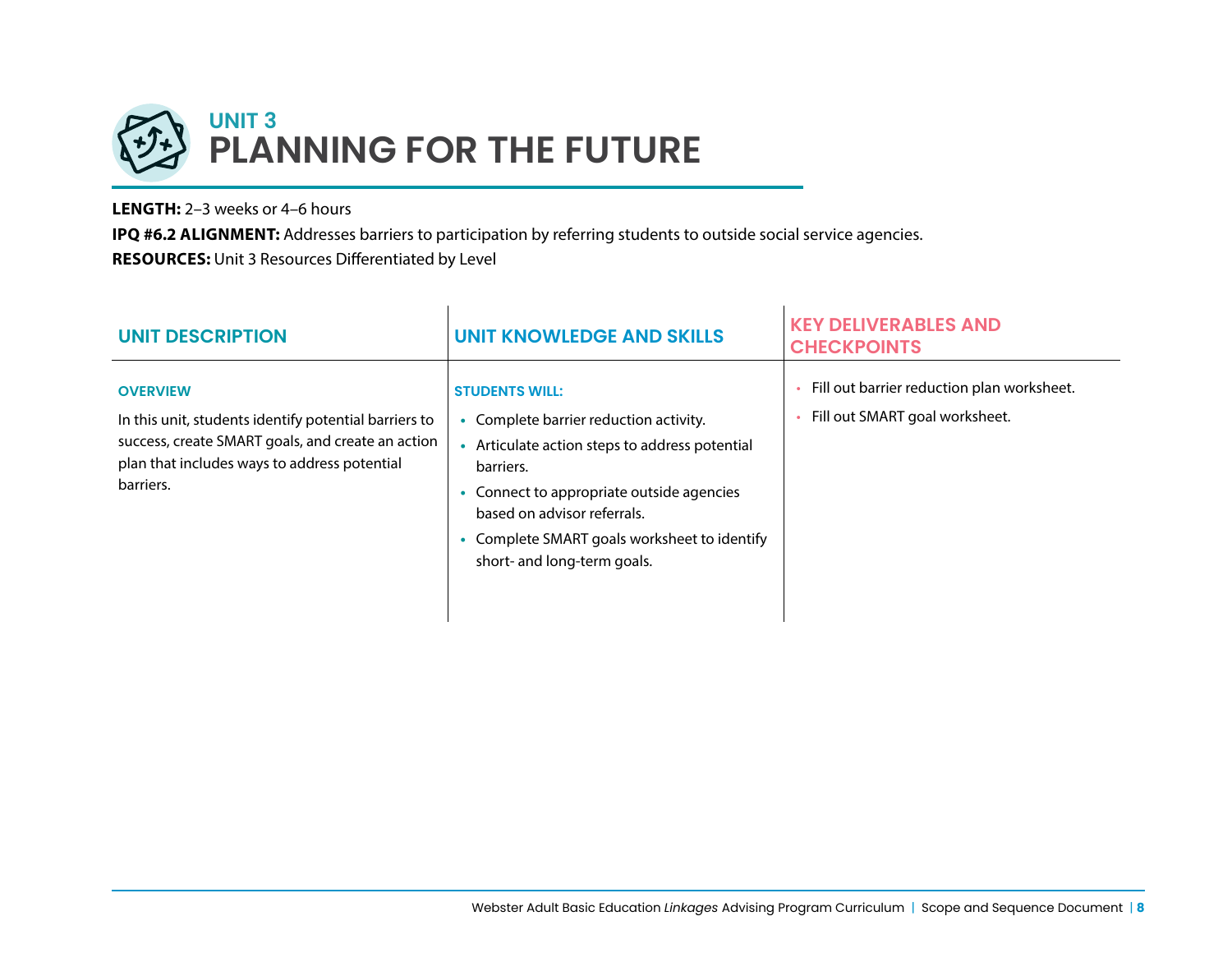

#### **LENGTH:** 2 weeks or 4 hours

**IPQ #6.1 ALIGNMENT:** Actively pursue options for postsecondary education, training, and employment, based on informed decisions. **RESOURCES:** Unit 4 Resources Differentiated by Level

**Note:** Students with a clearly identified career and education plan will often bypass Unit 4.

| <b>UNIT DESCRIPTION</b>                                                                                                                                                                                                                                                                                                                                                                                                                                                                                                                                       | <b>UNIT KNOWLEDGE AND SKILLS</b>                                                                                                                                                                                                                                              | <b>KEY DELIVERABLES AND</b><br><b>CHECKPOINTS</b>                                                                                                                                                                                          |
|---------------------------------------------------------------------------------------------------------------------------------------------------------------------------------------------------------------------------------------------------------------------------------------------------------------------------------------------------------------------------------------------------------------------------------------------------------------------------------------------------------------------------------------------------------------|-------------------------------------------------------------------------------------------------------------------------------------------------------------------------------------------------------------------------------------------------------------------------------|--------------------------------------------------------------------------------------------------------------------------------------------------------------------------------------------------------------------------------------------|
| <b>OVERVIEW</b><br>In this unit, students explore career clusters,<br>complete interest assessments, and identify<br>career interests. Based on this information, they<br>will identify career goals. Once students identify<br>career goals, they will explore the educational<br>achievement needed to attain that goal, and will<br>chart a pathway, noting the needed or possible<br>education/training programs (e.g., technical<br>training, licensure and certification, career paths<br>and courses, college majors, and apprenticeship<br>programs). | <b>STUDENTS WILL:</b><br>Identify work interests and values, based on<br>review of completed self-assessments.<br>Identify occupations of interest based on<br>interest inventory assessment.<br>Identify career goals, based on review of all<br>assessments and activities. | Create account in MassCIS.<br>Complete general interest inventory (MassCIS).<br>Identify career goals.<br>Complete work values assessment (MassCIS).<br>Complete Holland code assessment.<br>Complete career cluster inventory assessment. |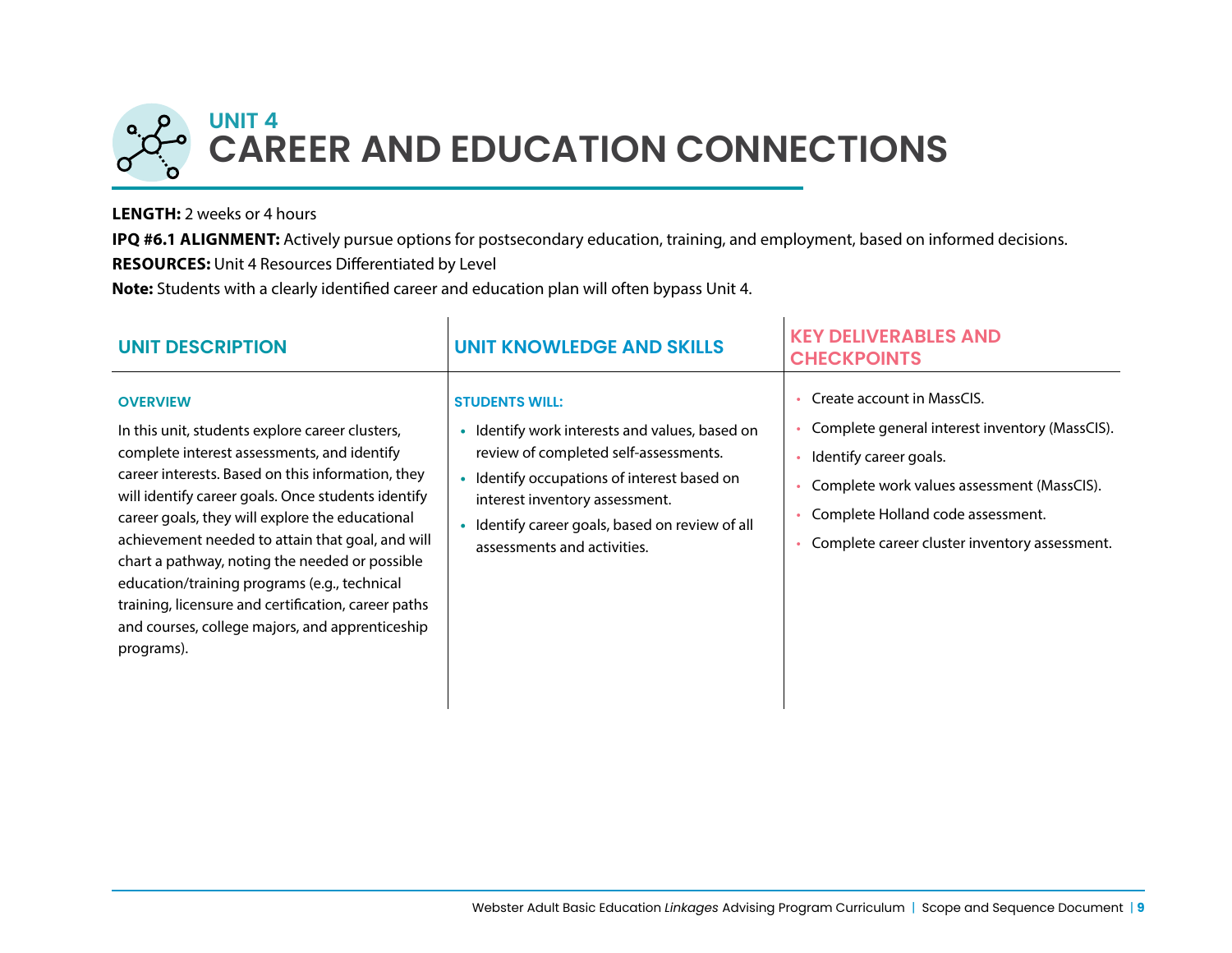

#### **LENGTH:** Ongoing

**IPQ #6.3 ALIGNMENT:** Integrate lessons to proactively build self-efficacy and raise awareness of persistence, including growth mindset, brain awareness, etc.

**RESOURCES:** Unit 5 Resources Differentiated by Level

| <b>UNIT DESCRIPTION</b>                                                                                                                                                                                                                                                                                                                                                                                                                                                                                                                                                                                                                                                                                                        | <b>UNIT KNOWLEDGE AND SKILLS</b>                                                                                                                                                                                                                                                                                                                                                                                                                                                                                                                                                                                                                                                      | <b>KEY DELIVERABLES AND</b><br><b>CHECKPOINTS</b>                                                                                                                                                                                                                                                                                                                                                                                                                                                                                                                                            |
|--------------------------------------------------------------------------------------------------------------------------------------------------------------------------------------------------------------------------------------------------------------------------------------------------------------------------------------------------------------------------------------------------------------------------------------------------------------------------------------------------------------------------------------------------------------------------------------------------------------------------------------------------------------------------------------------------------------------------------|---------------------------------------------------------------------------------------------------------------------------------------------------------------------------------------------------------------------------------------------------------------------------------------------------------------------------------------------------------------------------------------------------------------------------------------------------------------------------------------------------------------------------------------------------------------------------------------------------------------------------------------------------------------------------------------|----------------------------------------------------------------------------------------------------------------------------------------------------------------------------------------------------------------------------------------------------------------------------------------------------------------------------------------------------------------------------------------------------------------------------------------------------------------------------------------------------------------------------------------------------------------------------------------------|
| <b>OVERVIEW</b><br>Students will create and follow a personalized<br>learning plan aligned with their SMART goals,<br>identify areas for increasing knowledge and skills,<br>and employ inquiry-based learning strategies<br>to deepen their understanding of self-selected<br>topics/areas of study. After students select topics<br>of interest, they will conduct research and use<br>their findings to inform future research, and<br>academic and career decisions. (For example: If<br>students have the goal of enrolling in community<br>college, their personal learning activities could<br>focus on topics such as choosing a program of<br>study, budgeting for college, and completing an<br>application packet.) | <b>STUDENTS WILL:</b><br>Develop personal learning plans capturing<br>student vision, goals, and student-centered<br>projects.<br>Explore paths of investigation into a topic<br>identified through goal setting and action<br>plan activities in Unit 3.<br>Develop inquiry questions that will result<br>in meaningful research and learning while<br>working towards self-selected goals.<br>Create a personal learning plan articulating<br>a desired result, rationale, description of<br>their process, evidence of completion and<br>assessment criteria, and next steps.<br>Utilize an inquiry-based learning process<br>to identify resources and develop<br>understandings. | Complete student-developed learning plan.<br>Create portfolio.<br>Select portfolio artifacts.<br>Identify and research topics.<br>Complete progress documentation<br>independently.<br>Complete one-on-one check-ins.<br>Attend monthly feedback forum.<br>Prepare exhibition. (Note: The exhibition is<br>a showcase of completed tasks/goals and<br>progress towards completion/achievement.<br>Students prepare for exhibition in the final<br>two weeks of a term. The exhibition occurs<br>at the start of each term, also serving as an<br>introduction to advisory for new students.) |

**•** Complete tasks identified in personal learning

plans.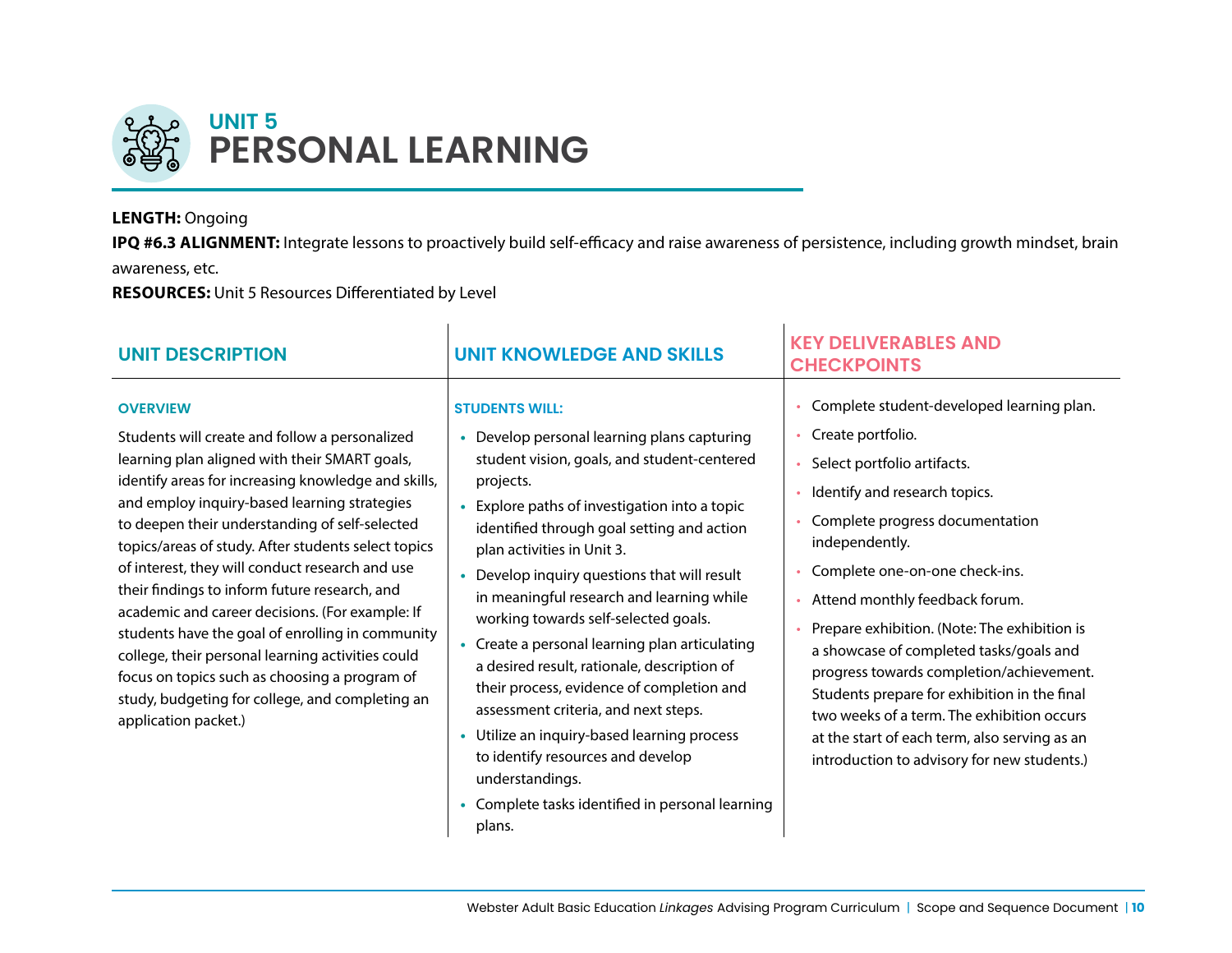# **FY21 Advising Resources Differentiated by Level Intake, Orientation, and Advisory Block Activities**

| <b>ACTIVITY: INTAKE</b>                                                               | <b>ABE</b>                   | <b>PRE-ASE</b> | <b>ASE</b> | <b>BEGINNING</b><br><b>INTERMEDIATE ESOL</b> | <b>INTERMEDIATE</b><br><b>ADVANCED ESOL</b> |
|---------------------------------------------------------------------------------------|------------------------------|----------------|------------|----------------------------------------------|---------------------------------------------|
| <b>Review Handbook with</b><br>important school year dates                            | $IS^*$<br>*Intake Specialist | IS             | IS         | IS                                           | IS                                          |
| <b>Share student testimonials</b>                                                     | IS                           | IS             | IS         | IS                                           | IS                                          |
| <b>Review ABE options in</b><br>southern Worcester County                             | IS                           | IS             | IS         | IS                                           | IS                                          |
| <b>Discuss demographics/ROI</b>                                                       | IS                           | IS             | IS         | IS                                           | IS                                          |
| <b>Administer technology and</b><br>cell phone survey                                 | IS                           | IS             | IS         | IS                                           | IS                                          |
| <b>Administer initial goal survey</b>                                                 | IS                           | IS             | IS         | IS                                           | IS                                          |
| Obtain photo/video<br>publication consent form                                        | IS                           | <b>IS</b>      | IS         | IS<br>Part of Handbook<br>Review             | IS<br>Part of Handbook<br>Review            |
| <b>Help students download</b><br><b>Remind app</b>                                    | IS                           | <b>IS</b>      | <b>IS</b>  | IS.                                          | IS                                          |
| <b>Administer locator testing</b>                                                     | IS                           | IS.            | IS         | IS                                           | IS                                          |
| <b>Student email/Gmail set up</b>                                                     | IS                           | IS             | IS         | IS                                           | IS                                          |
| Administer standardized<br>tests (MAPT, TABE CLAS-E<br><b>Reading, BEST Plus 2.0)</b> | IS                           | IS             | IS         | IS<br>Advisor                                | IS<br>Advisor                               |

Reference Guide for Implementation: [Supporting Teacher/Facilitator Needs](https://docs.google.com/document/d/1yghiRGf_BybH0AWTi0o2026dUKwP8f4aA-FPg7pUYvg/edit)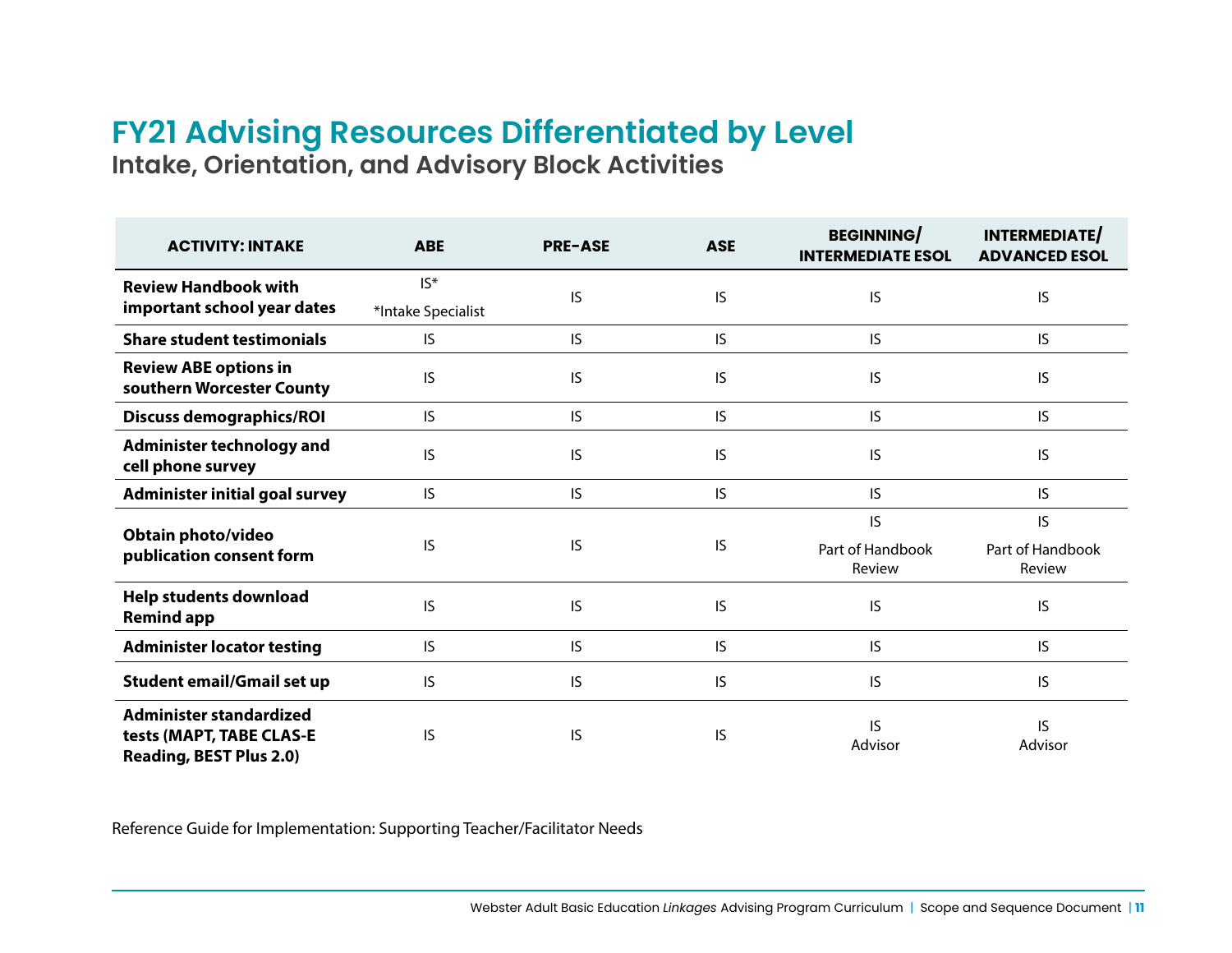# **Orientation**

| <b>ACTIVITY: WELCOME OR</b><br><b>WELCOME BACK!</b> | <b>ABE</b>                                                      | <b>PRE-ASE</b>                                                  | <b>ASE</b>                                        | <b>BEGINNING/</b><br><b>INTERMEDIATE ESOL</b> | INTERMEDIATE/<br><b>ADVANCED ESOL</b> |
|-----------------------------------------------------|-----------------------------------------------------------------|-----------------------------------------------------------------|---------------------------------------------------|-----------------------------------------------|---------------------------------------|
| <b>Make academic</b>                                | <b>Math Diagnostic</b>                                          | <b>Math Diagnostic</b>                                          | <b>Math Diagnostic</b>                            |                                               |                                       |
| assessments                                         | <b>Math Diagnostic</b><br><b>Teacher's Manual</b><br><b>DAR</b> | <b>Math Diagnostic</b><br><b>Teacher's Manual</b><br><b>DAR</b> | <b>Math Diagnostic</b><br><b>Teacher's Manual</b> | N/A                                           | N/A                                   |
| Set norms                                           | <b>Indiana Adult</b>                                            | <b>Indiana Adult</b>                                            | <b>Indiana Adult</b>                              | Indiana Adult                                 | Indiana Adult                         |
|                                                     | <b>Education Teachers'</b>                                      | <b>Education Teachers'</b>                                      | <b>Education Teachers'</b>                        | <b>Education Teachers'</b>                    | <b>Education Teachers'</b>            |
|                                                     | <b>Handbook, Creating</b>                                       | <b>Handbook, Creating</b>                                       | <b>Handbook, Creating</b>                         | <b>Handbook, Creating</b>                     | Handbook, Creating                    |
|                                                     | a Career-Infused                                                | a Career-Infused                                                | a Career-Infused                                  | a Career Infused                              | a Career-Infused                      |
|                                                     | Classroom, page 42                                              | Classroom, page 42                                              | Classroom, page 42                                | Classroom, page 42                            | Classroom, page 42                    |
|                                                     | <b>Norm-Setting Basics</b>                                      | <b>Norm-Setting Basics</b>                                      | <b>Norm-Setting Basics</b>                        | <b>Norm-Setting Basics</b>                    | <b>Norm-Setting Basics</b>            |
|                                                     | for Teachers                                                    | for Teachers                                                    | for Teachers                                      | for Teachers                                  | for Teachers                          |
|                                                     | Norm-Setting Ideas for                                          | <b>Norm-Setting Ideas for</b>                                   | Norm-Setting Ideas for                            | Norm-Setting Ideas for                        | Norm-Setting Ideas for                |
|                                                     | <b>Teachers</b>                                                 | <b>Teachers</b>                                                 | <b>Teachers</b>                                   | <b>Teachers</b>                               | <b>Teachers</b>                       |
|                                                     | Ideas for our                                                   | Ideas for our                                                   | Ideas for our                                     | Ideas for our                                 | Ideas for our                         |
|                                                     | classrooms:                                                     | classrooms:                                                     | classrooms:                                       | classrooms:                                   | classrooms:                           |
|                                                     | Discuss purpose and                                             | Discuss purpose and                                             | Discuss purpose and                               | Discuss purpose and                           | Discuss purpose and                   |
|                                                     | outcomes of advisory;                                           | outcomes of advisory;                                           | outcomes of advisory;                             | outcomes of advisory;                         | outcomes of advisory;                 |
|                                                     | Create calendar or                                              | Create calendar or                                              | Create calendar or                                | Create calendar or                            | Create calendar or                    |
|                                                     | schedule for time                                               | schedule for time                                               | schedule for time                                 | schedule for time                             | schedule for time                     |
|                                                     | management.                                                     | management.                                                     | management.                                       | management.                                   | management.                           |
| <b>Review advising</b>                              | <b>Advisor</b>                                                  | <b>Advisor</b>                                                  | <b>Advisor</b>                                    | <b>Advisor</b>                                | Advisor                               |
| website                                             | Whole group except                                              | Whole group except                                              | Whole group except                                | Whole group except                            | Whole group except                    |
|                                                     | <b>Beginning ESOL</b>                                           | <b>Beginning ESOL</b>                                           | <b>Beginning ESOL</b>                             | <b>Beginning ESOL</b>                         | <b>Beginning ESOL</b>                 |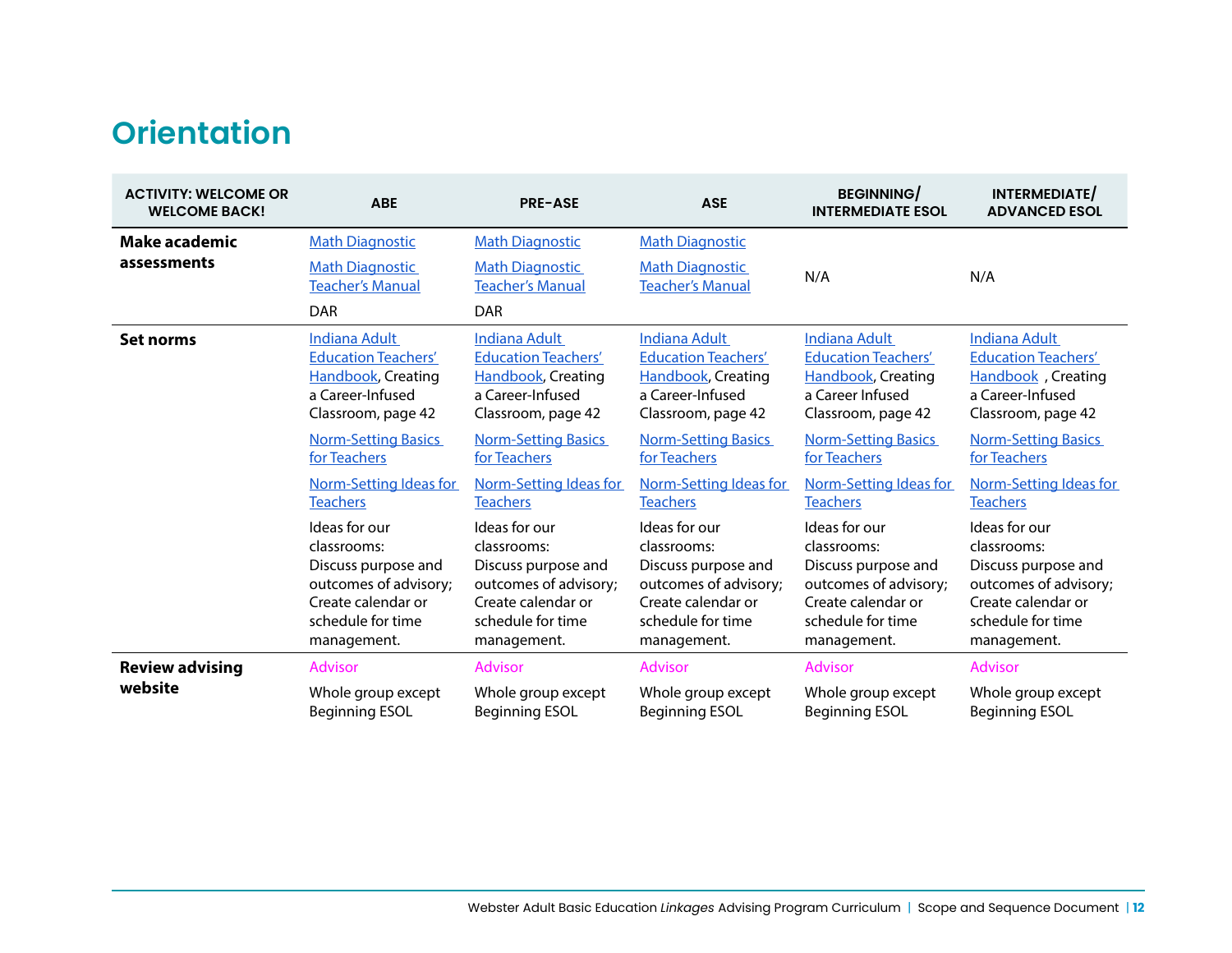# **Orientation (cont.)**

| <b>ACTIVITY: WELCOME OR</b><br><b>WELCOME BACK!</b> | <b>ABE</b>                                                                                     | <b>PRE-ASE</b>                                                                                 | <b>ASE</b>                                                                                     | <b>BEGINNING/</b><br><b>INTERMEDIATE ESOL</b>                                                       | INTERMEDIATE/<br><b>ADVANCED ESOL</b>                                                          |
|-----------------------------------------------------|------------------------------------------------------------------------------------------------|------------------------------------------------------------------------------------------------|------------------------------------------------------------------------------------------------|-----------------------------------------------------------------------------------------------------|------------------------------------------------------------------------------------------------|
| <b>Make ADA</b>                                     | <b>Advisor</b>                                                                                 | <b>Advisor</b>                                                                                 | <b>Advisor</b>                                                                                 | <b>Advisor</b>                                                                                      | <b>Advisor</b>                                                                                 |
| presentation                                        | Whole group except<br>Beginning ESOL;<br>approximately the<br>second week of class             | Whole group except<br>Beginning ESOL;<br>approximately the<br>second week of class             | Whole group except<br>Beginning ESOL;<br>approximately the<br>second week of class             | Whole group except<br>Beginning ESOL;<br>approximately the<br>second week of class                  | Whole group except<br>Beginning ESOL;<br>approximately the<br>second week of class             |
| <b>Conduct student</b>                              | Advisor                                                                                        | Advisor                                                                                        | <b>Advisor</b>                                                                                 | <b>Advisor</b>                                                                                      | Advisor                                                                                        |
| learning needs<br>screening interview               | <b>FY21 Student Learning</b><br><b>Needs Screening</b>                                         | <b>FY21 Student Learning</b><br><b>Needs Screening</b>                                         | <b>FY21 Student Learning</b><br><b>Needs Screening</b>                                         | <b>FY21 Student Learning</b><br><b>Needs Screening for</b><br><b>ESOL</b>                           | <b>FY21 Student Learning</b><br><b>Needs Screening for</b><br><b>ESOL</b>                      |
|                                                     |                                                                                                |                                                                                                |                                                                                                |                                                                                                     | or                                                                                             |
|                                                     |                                                                                                |                                                                                                |                                                                                                |                                                                                                     | <b>FY21 Student Learning</b><br><b>Needs Screening</b>                                         |
| <b>Review HiSET vs. GED</b><br>tests                | N/A                                                                                            | <b>Advisor</b><br>(as requested by<br>teacher or student)                                      | <b>Advisor</b><br>(as requested by<br>teacher or student)                                      | N/A                                                                                                 | N/A                                                                                            |
| <b>Obtain signed</b>                                | Advisor                                                                                        | <b>Advisor</b>                                                                                 | <b>Advisor</b>                                                                                 | <b>Homeroom Teacher</b>                                                                             | <b>Advisor</b>                                                                                 |
| student rights and<br>responsibilities<br>contract  | <b>Rights and</b><br>Responsibilities of<br><b>Adult Education</b><br><b>Students Contract</b> | <b>Rights and</b><br>Responsibilities of<br><b>Adult Education</b><br><b>Students Contract</b> | <b>Rights and</b><br>Responsibilities of<br><b>Adult Education</b><br><b>Students Contract</b> | Second review of<br><b>Student Handbook</b><br>as class norms and<br>expectations are being<br>set. | <b>Rights and</b><br>Responsibilities of<br><b>Adult Education</b><br><b>Students Contract</b> |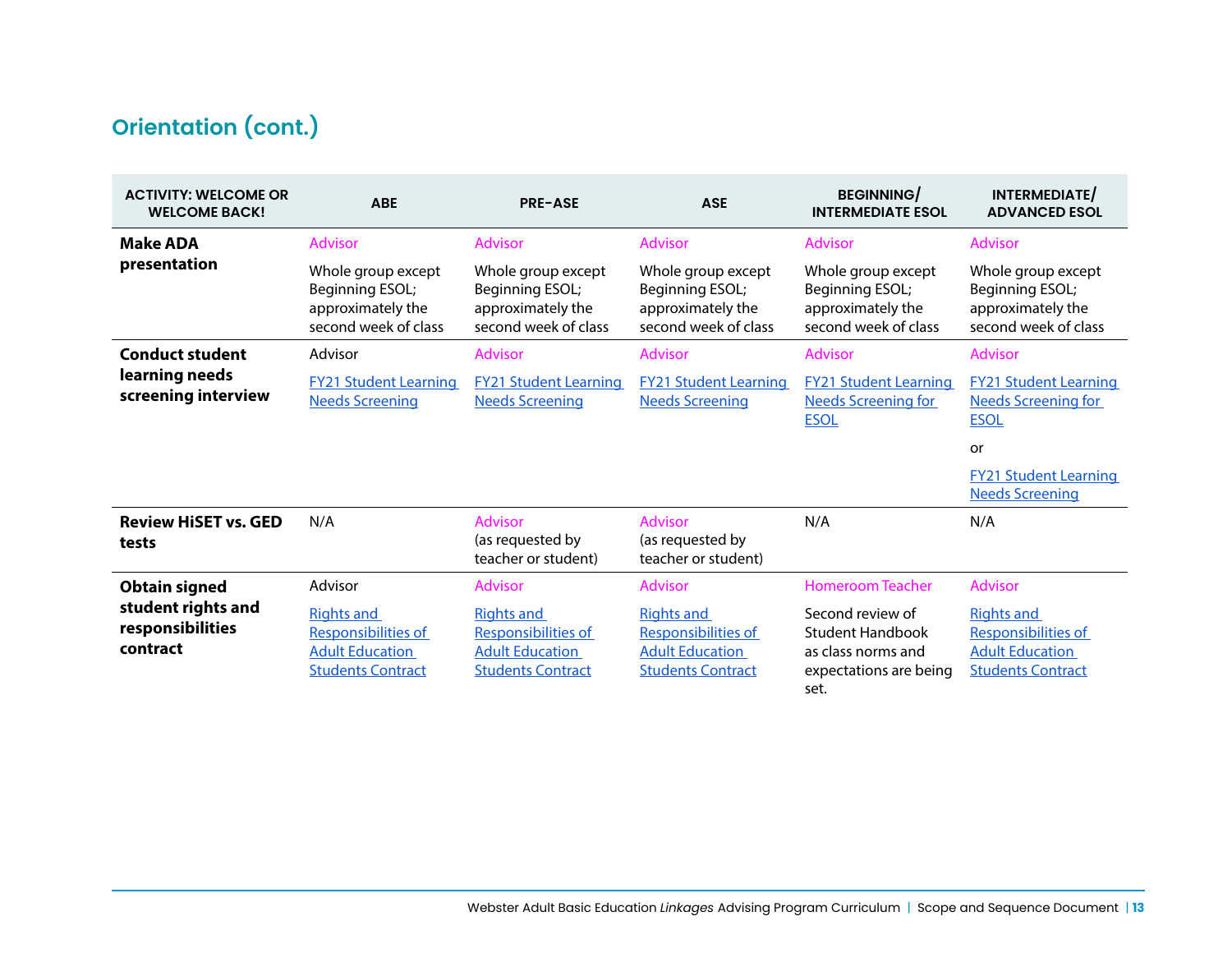# **Getting to Know Each Other — Teacher Choice (Choose at least one per first month with new cohort)**

#### **SAMPLE ICE BREAKERS**

- Getting Students Off to the Right Start, Indiana Adult Education Teachers' Handbook, pages 64–65 https://www.in.gov/dwd/files/Teacher-Handbook.pdf
- Personality Tree
- Warming Up the Classroom Climate:<https://www.thoughtco.com/fun-classroom-icebreakers-6600>
- Adult Ice Breaker Games for Classrooms, Conferences, and Meetings: <https://www.thoughtco.com/classroom-ice-breaker-31410>
- New Friend Scavenger Hunt: <https://www.thoughtco.com/icebreaker-activity-7890>
- Training Games: <http://thiagi.net/archive/www/games.html>
- Ice Breaker Games for ESOL Students: <https://www.theclassroom.com/ice-games-adult-esl-students-6516028.html>
- Exploring My Story, Creating My Path Lesson Getting to Know Your Class, MASSCAP Job Readiness Curriculum, pages 1–2 https://www.masscap.org/wp-content/uploads/2020/08/MASSCAP-CurriculumGuide-JobReadiness\_Rev-2019.pdf
- Ice Breakers for Adults To Help Them Overcome Their Inhibitions: <https://plentifun.com/ice-breakers-for-adults>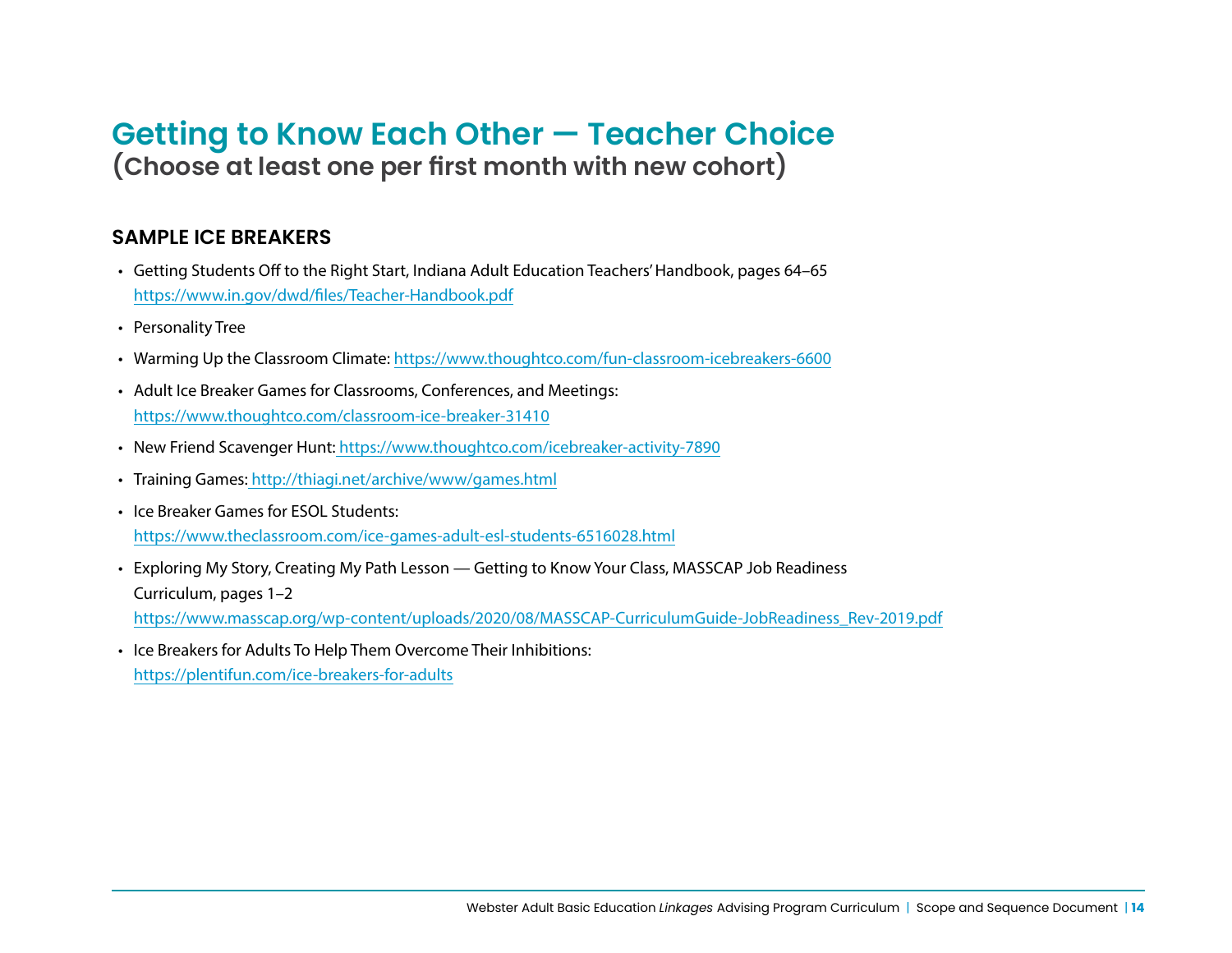| <b>ACTIVITY:</b><br><b>GETTING TO KNOW</b><br><b>YOURSELF</b> | <b>ABE</b>                                                                                                                                                                                        | <b>PRE-ASE</b>                                                            | <b>ASE</b>                                                         | <b>BEGINNING/</b><br><b>INTERMEDIATE ESOL</b>                                                                                                                                                            | INTERMEDIATE/<br><b>ADVANCED ESOL</b>                                                                                                                                                                 |
|---------------------------------------------------------------|---------------------------------------------------------------------------------------------------------------------------------------------------------------------------------------------------|---------------------------------------------------------------------------|--------------------------------------------------------------------|----------------------------------------------------------------------------------------------------------------------------------------------------------------------------------------------------------|-------------------------------------------------------------------------------------------------------------------------------------------------------------------------------------------------------|
| <b>Conduct learning</b><br>style inventory                    | Adapted<br>C.I.T.E. Learning Styles<br>Instrument, Indiana<br><b>Adult Education</b><br><b>Teachers' Handbook,</b><br><b>Getting Students Off</b><br>to the Right Start,<br>Appendix, pages 83-84 | <b>MassCIS</b><br><b>Learning Styles Lesson</b><br>Plan                   | <b>MassCIS</b><br><b>Learning Styles Lesson</b><br>Plan            | <b>ESL Learning Styles</b><br>Questionnaire, Indiana<br><b>Adult Education</b><br>Teachers' Handbook,<br><b>Getting Students Off</b><br>to the Right Start,<br>Appendix, pages 87-88                     | Adapted<br>C.I.T.E. Learning Styles<br>Instrument, Indiana<br><b>Adult Education</b><br><b>Teachers' Handbook,</b><br><b>Getting Students Off</b><br>to the Right Start,<br>Appendix, pages 83-84     |
|                                                               |                                                                                                                                                                                                   |                                                                           |                                                                    |                                                                                                                                                                                                          | <b>Learning Styles Lesson</b><br>Plan                                                                                                                                                                 |
| Administer digital<br>literacy self-<br>assessment            | FY21 Digital Literacy<br><b>Student Self-</b><br>Assessment                                                                                                                                       | <b>FY21 Digital Literacy</b><br><b>Student Self-</b><br><b>Assessment</b> | <b>FY21 Digital Literacy</b><br><b>Student Self-</b><br>Assessment | Compile answers<br>related to technology<br>found in:<br>technology and<br>cell phone survey<br>completed at intake;<br><b>ESL student goals</b><br>assessment:<br>student learning self-<br>assessment. | <b>FY21 Digital Literacy</b><br><b>Student Self-</b><br>Assessment<br><b>Teacher Resource:</b><br><b>Integrating Digital</b><br><b>Literacy INTO</b><br><b>ENGLISH LANGUAGE</b><br><b>INSTRUCTION</b> |
| <b>Administer online</b><br>learning-readiness<br>survey      | Online Learning-<br>Readiness<br>Ouestionnaire                                                                                                                                                    | <b>Online Learning-</b><br><b>Readiness</b><br>Questionnaire              | <b>Online Learning-</b><br><b>Readiness</b><br>Questionnaire       | N/A                                                                                                                                                                                                      | <b>Online Learning-</b><br><b>Readiness</b><br>Questionnaire                                                                                                                                          |
| <b>Administer time-</b><br>management<br>survey               | Time-Management<br>Survey                                                                                                                                                                         | <b>Time-Management</b><br><b>Survey</b>                                   | <b>Time-Management</b><br><b>Survey</b>                            | N/A                                                                                                                                                                                                      | <b>Time-Management</b><br>Survey                                                                                                                                                                      |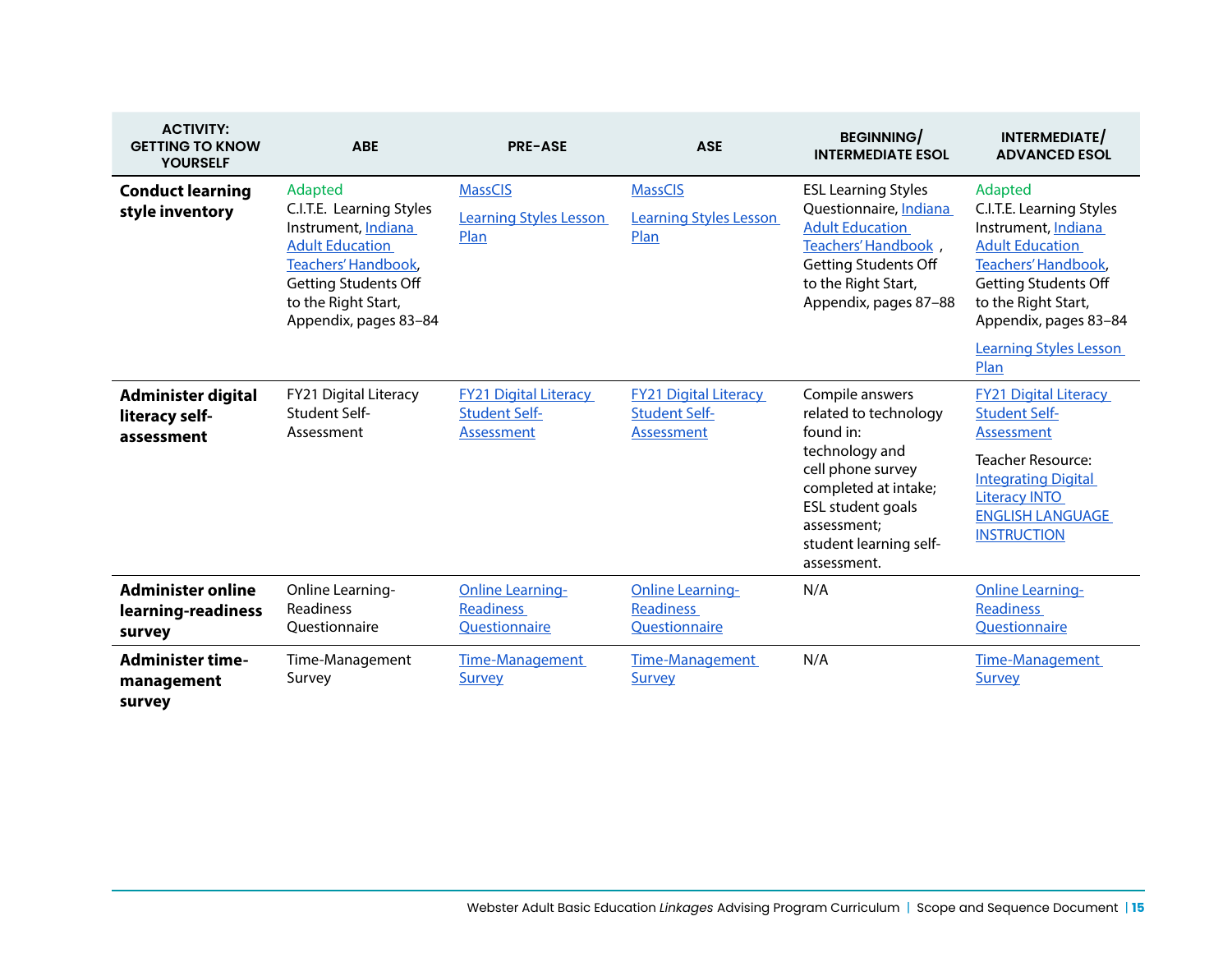| <b>ACTIVITY:</b><br><b>GETTING TO KNOW</b><br><b>YOURSELF</b>      | <b>ABE</b>                            | <b>PRE-ASE</b>                     | <b>ASE</b>                         | <b>BEGINNING</b><br><b>INTERMEDIATE ESOL</b>           | INTERMEDIATE<br><b>ADVANCED ESOL</b>                                        |
|--------------------------------------------------------------------|---------------------------------------|------------------------------------|------------------------------------|--------------------------------------------------------|-----------------------------------------------------------------------------|
| <b>Administer study</b><br>skills survey                           | <b>Study Skills Survey</b>            | <b>Study Skills Survey</b>         | <b>Study Skills Survey</b>         | STAND OUT 1,<br>How are your Study<br>Habits?<br>and   | <b>Study Skills Survey</b><br>STAND OUT 1,<br>How are your Study<br>Habits? |
|                                                                    |                                       |                                    |                                    | <b>Study Habits</b><br>Questionnaire, pages<br>186-188 | and                                                                         |
|                                                                    |                                       |                                    |                                    |                                                        | <b>Study Habits</b><br>Questionnaire, pages<br>186-188                      |
| <b>Administer</b><br>test-taking<br>questionnaire                  | <b>Test-taking Question-</b><br>naire | Test-taking<br>Questionnaire       | Test-taking<br>Questionnaire       | N/A                                                    | Test-taking<br>Questionnaire                                                |
| <b>Administer learner-</b><br>readiness survey                     | Learner-Readiness Sur-<br><b>vey</b>  | Learner-Readiness<br><b>Survey</b> | Learner-Readiness<br><b>Survey</b> | N/A                                                    | Learner-Readiness<br><b>Survey</b>                                          |
| <b>Make fire/intruder</b><br>drill presentations,<br>based on site | <b>Classroom Teacher</b>              | <b>Classroom Teacher</b>           | <b>Classroom Teacher</b>           | <b>Classroom Teacher</b>                               | <b>Classroom Teacher</b>                                                    |
| <b>Review technology</b><br>acceptable use<br>policy               | <b>Site Technologist</b>              | Site Technologist                  | <b>Site Technologist</b>           | <b>Site Technologist</b>                               | <b>Site Technologist</b>                                                    |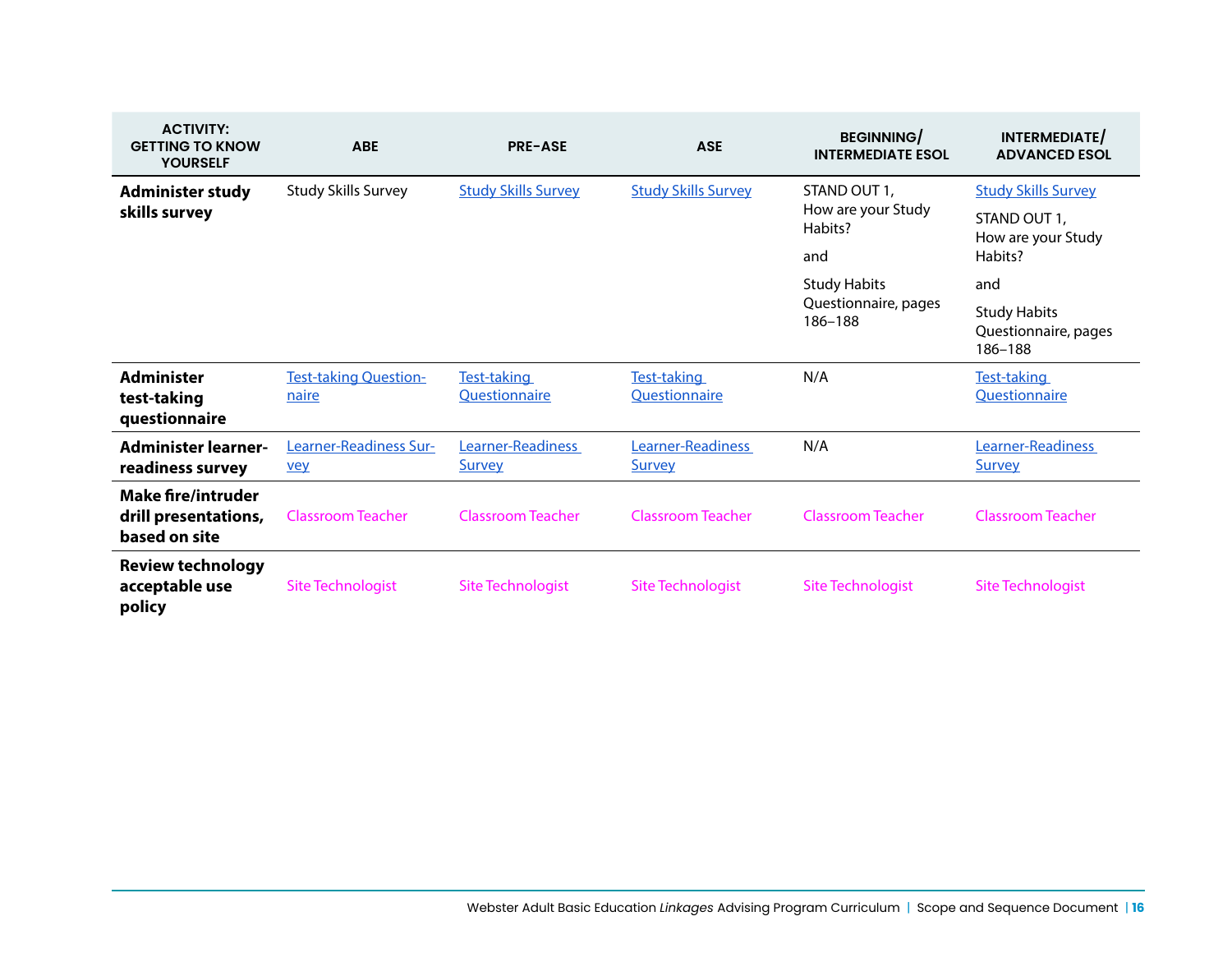# **Team/Relationship-Building Activities**

| <b>ACTIVITY: TEAM/</b><br><b>RELATIONSHIP-</b><br><b>BUILDING</b> | <b>ABE</b>                                                                                                             | <b>PRE-ASE</b>                                                                                                  | <b>ASE</b>                                                                                                                    | <b>BEGINNING/</b><br><b>INTERMEDIATE ESOL</b>                                                                                                         | INTERMEDIATE/<br><b>ADVANCED ESOL</b>                                                                                  |
|-------------------------------------------------------------------|------------------------------------------------------------------------------------------------------------------------|-----------------------------------------------------------------------------------------------------------------|-------------------------------------------------------------------------------------------------------------------------------|-------------------------------------------------------------------------------------------------------------------------------------------------------|------------------------------------------------------------------------------------------------------------------------|
| Conduct student/<br>teacher interviews                            | Indiana Adult<br><b>Education Teachers'</b><br><b>Handbook, Getting</b><br>Students Off to the<br>Right Start, page 55 | Indiana Adult<br><b>Education Teachers'</b><br>Handbook, Getting<br>Students Off to the<br>Right Start, page 55 | <b>Indiana Adult</b><br><b>Education Teachers'</b><br><b>Handbook, Getting</b><br>Students Off to the<br>Right Start, page 55 | <b>Teacher</b><br>Indiana Adult<br><b>Education Teachers'</b><br><b>Handbook, Getting</b><br>Students Off to the<br>Right Start, Appendix,<br>page 63 | Indiana Adult<br><b>Education Teachers'</b><br><b>Handbook, Getting</b><br>Students Off to the<br>Right Start, page 55 |
| <b>Give ADA/</b><br>accommodation<br>presentation                 | <b>Advisor</b>                                                                                                         | <b>Advisor</b>                                                                                                  | <b>Advisor</b>                                                                                                                | <b>Advisor</b>                                                                                                                                        | <b>Advisor</b>                                                                                                         |

### **Additional Team/Relationship Building Activities Teacher Choice — Choose at least one per first month with**

- Ten Team Building Activities for Students:<https://tophat.com/blog/team-building-activities-for-students/>
- Eight Quick Relationship Building Activities:<http://the-inspired-educator.com/8-quick-relationship-building-activities/>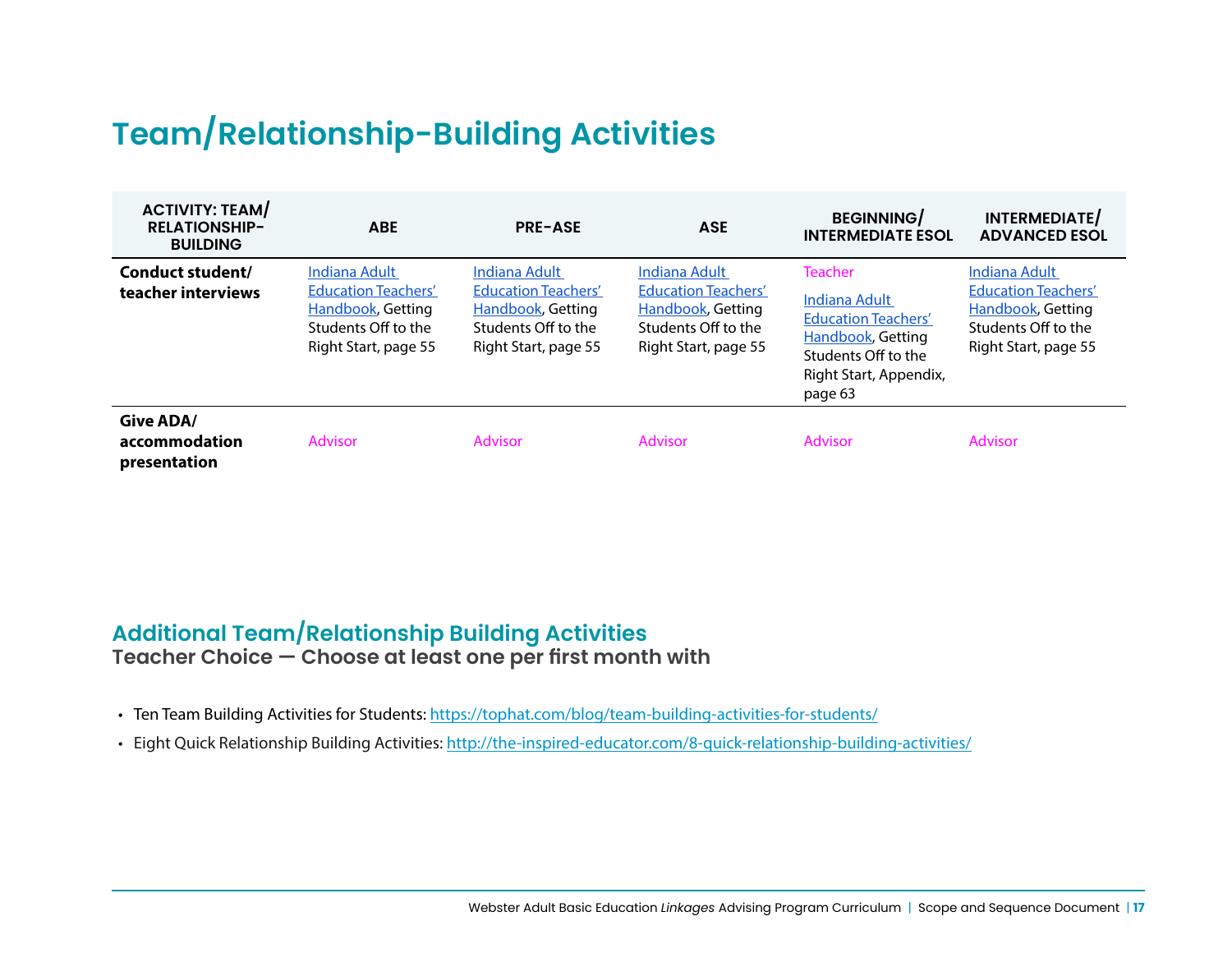# **ADVISORY BLOCK ACTIVITIES Goal Setting and Academic Learning Plan Development**

| <b>ACTIVITY: PLANNING</b><br><b>FOR THE FUTURE</b>                                                                                | ABE/PREASE/ASE                                                                                                      | <b>PRE-ASE</b>                                                                                                      | <b>ASE</b>                                                                                                          | <b>BEGINNING/</b><br><b>INTERMEDIATE ESOL</b>                                                                                                                                                                                                                                                  | INTERMEDIATE/<br><b>ADVANCED ESOL</b>                                                                                                        |
|-----------------------------------------------------------------------------------------------------------------------------------|---------------------------------------------------------------------------------------------------------------------|---------------------------------------------------------------------------------------------------------------------|---------------------------------------------------------------------------------------------------------------------|------------------------------------------------------------------------------------------------------------------------------------------------------------------------------------------------------------------------------------------------------------------------------------------------|----------------------------------------------------------------------------------------------------------------------------------------------|
| <b>Determine</b><br>individual personal<br>goals with<br>associated academic<br>goals and action<br>steps to reach these<br>goals | <b>MASSCAP Job Readiness</b><br>Curriculum, pages<br>$67 - 72$                                                      | <b>MASSCAP Job Readiness</b><br>Curriculum, pages<br>$67 - 72$                                                      | <b>MASSCAP Job Readiness</b><br>Curriculum, pages<br>$67 - 72$                                                      | <b>ESL Student Goals</b><br>Assessment, Indiana<br><b>Adult Education</b><br>Teachers' Handbook,<br><b>Getting Students Off</b><br>to the Right Start,<br>Appendix, pages 61-62<br>STAND OUT 1,<br>Making Goals, pages<br>198-200<br>STAND OUT 2,<br>Goals and Lifelong<br>Learning, Chapter 8 | <b>Integrating Career</b><br><b>Awareness, Introduction</b><br>to Goal Setting, pages<br>$34 - 37$<br>and<br>Setting Goals, pages<br>106-111 |
|                                                                                                                                   | <b>Add Barrier Reduction</b><br><b>Plan Worksheet</b>                                                               | <b>Add Barrier Reduction</b><br><b>Plan Worksheet</b>                                                               | <b>Add Barrier Reduction</b><br><b>Plan Worksheet</b>                                                               |                                                                                                                                                                                                                                                                                                |                                                                                                                                              |
|                                                                                                                                   | Indiana Adult Education<br>Teachers' Handbook,<br>Meeting the Needs<br>of Adult Learners,<br>Appendix, pages 15 and | Indiana Adult Education<br>Teachers' Handbook,<br>Meeting the Needs<br>of Adult Learners,<br>Appendix, pages 15 and | Indiana Adult Education<br>Teachers' Handbook,<br>Meeting the Needs<br>of Adult Learners,<br>Appendix, pages 15 and |                                                                                                                                                                                                                                                                                                |                                                                                                                                              |
|                                                                                                                                   | 16<br>and                                                                                                           | 16<br>and                                                                                                           | 16<br>and                                                                                                           |                                                                                                                                                                                                                                                                                                |                                                                                                                                              |
|                                                                                                                                   | Getting to Know Your<br>Students, pages 28-31                                                                       | Getting to Know Your<br>Students, pages 28–31                                                                       | Getting to Know Your<br>Students, pages 28-31                                                                       |                                                                                                                                                                                                                                                                                                |                                                                                                                                              |
|                                                                                                                                   | <b>SMART Goal Worksheet</b>                                                                                         | <b>SMART Goal Worksheet</b>                                                                                         | <b>SMART Goal Worksheet</b>                                                                                         |                                                                                                                                                                                                                                                                                                |                                                                                                                                              |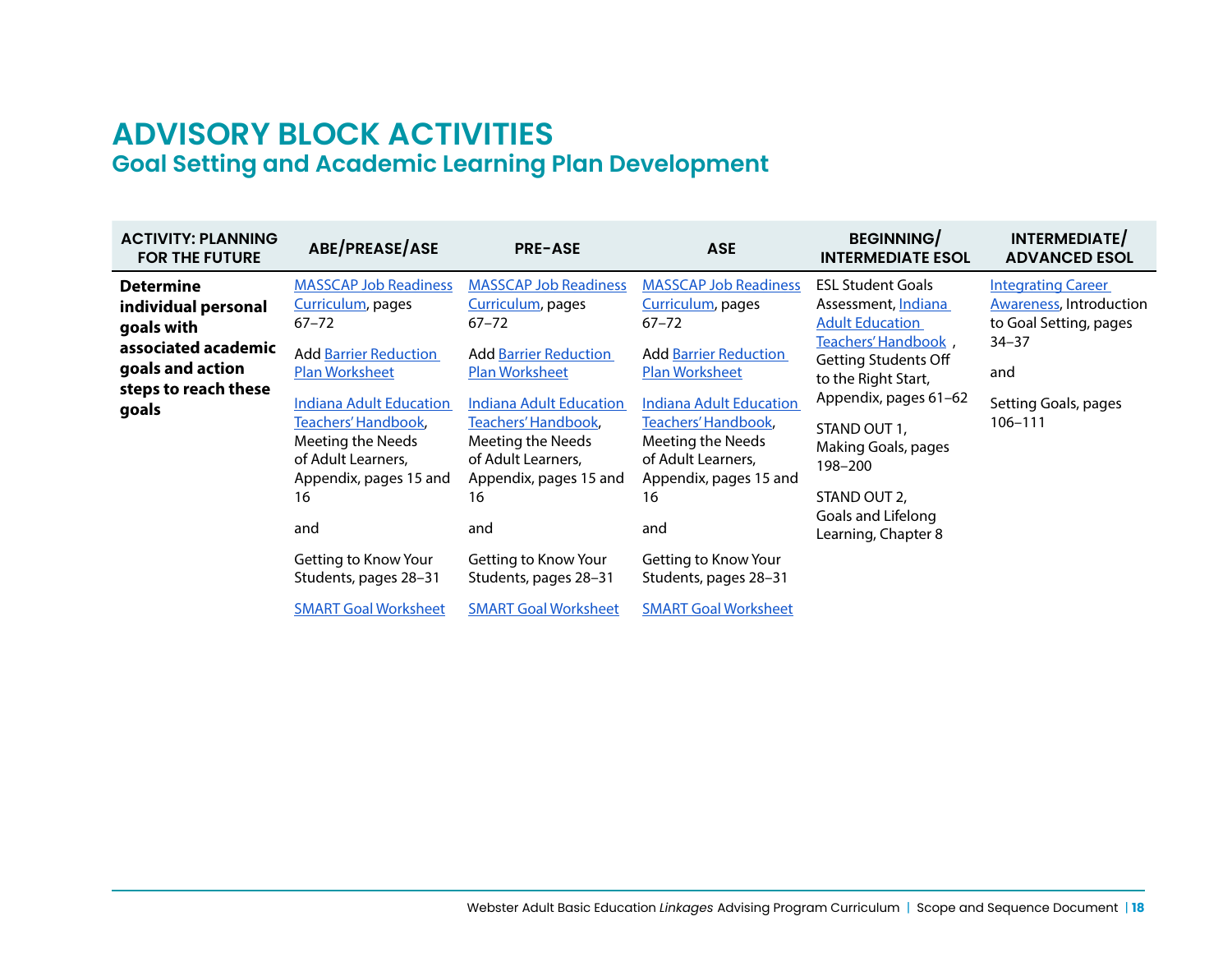The key to effective goal setting is detailed action planning. The following activities can be used to support individual student goal setting, action planning, and the creation of personal learning plans. It is suggested that, where appropriate, ABE/PreASE/ASE students should complete these activities using MassCIS and Intermediate/Advanced ESOL students use activities found in Integrating Career Awareness (ICA).

Examples of activities and inventories that can be used to support student goal setting include:

| <b>ACTIVITY: CAREER</b><br><b>AND EDUCATION</b><br><b>CONNECTIONS</b> | <b>ABE</b>                                                                                            | <b>PRE-ASE</b>                             | <b>ASE</b>                                 | <b>BEGINNING/</b><br><b>INTERMEDIATE ESOL</b>                                                                                 | INTERMEDIATE/<br><b>ADVANCED ESOL</b>                                                                  |
|-----------------------------------------------------------------------|-------------------------------------------------------------------------------------------------------|--------------------------------------------|--------------------------------------------|-------------------------------------------------------------------------------------------------------------------------------|--------------------------------------------------------------------------------------------------------|
| <b>Conduct general</b><br>interest inventory                          | <b>Integrating Career</b><br><b>Awareness, Things I</b><br>Like, Section II, Lesson<br>6, pages 48-49 | N/A                                        | N/A                                        | STAND OUT 1,<br>I Have Lots of Different<br>Interests, page 201<br>STAND OUT 1,<br>Personal Inventory,<br>page 197<br>Adapted | <b>Integrating Career</b><br><b>Awareness</b> , Things I<br>Like, Section II, Lesson<br>6, pages 48-49 |
|                                                                       |                                                                                                       |                                            |                                            | Things I Like, Section<br>II, Lesson 6, Integrating<br><b>Career Awareness,</b><br>pages 48-49                                |                                                                                                        |
| Review new, post-<br>pandemic skills for<br>work                      | <b>Skill Base</b>                                                                                     | <b>Skill Base</b>                          | <b>Skill Base</b>                          | <b>Skill Base</b>                                                                                                             | <b>Skill Base</b>                                                                                      |
| Administer job-<br>readiness checklists                               | <b>Work-Readiness Check-</b><br>lists                                                                 | <b>Work-Readiness</b><br><b>Checklists</b> | <b>Work-Readiness</b><br><b>Checklists</b> | <b>Work-Readiness</b><br><b>Checklists</b><br>(will need to be<br>adapted)                                                    | <b>Work-Readiness</b><br><b>Checklists</b>                                                             |
|                                                                       |                                                                                                       |                                            |                                            | STAND OUT 1,<br>Working on It, Chapter<br>7                                                                                   |                                                                                                        |
|                                                                       |                                                                                                       |                                            |                                            | STAND OUT 2,<br>Work, Work, Work,<br>Chapter 7                                                                                |                                                                                                        |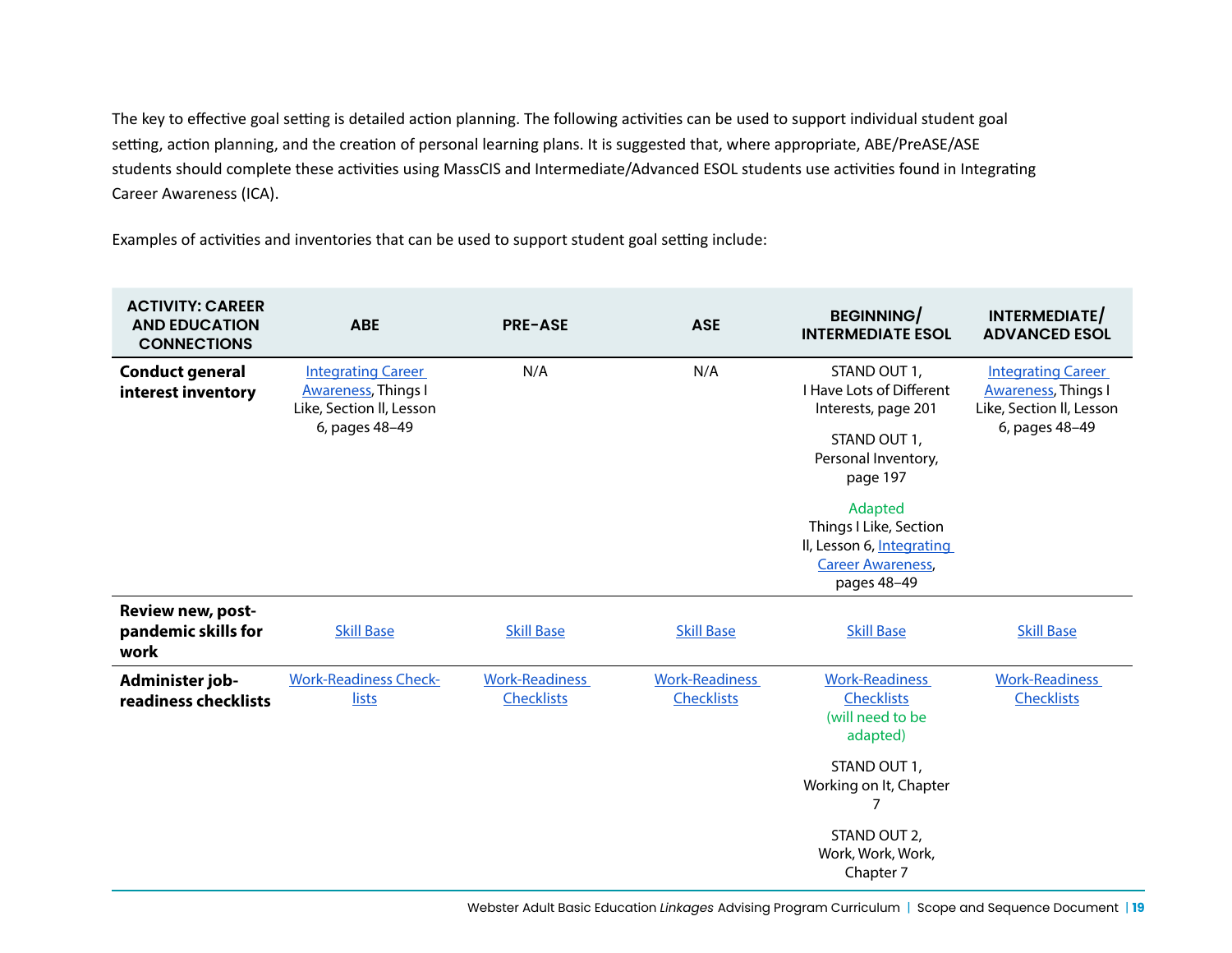| <b>ACTIVITY: CAREER</b><br><b>AND EDUCATION</b><br><b>CONNECTIONS</b>           | <b>ABE</b>                                                                                                                         | <b>PRE-ASE</b>                                                                                                                       | <b>ASE</b>                                                                                                                          | <b>BEGINNING/</b><br><b>INTERMEDIATE ESOL</b>                                                                                     | INTERMEDIATE/<br><b>ADVANCED ESOL</b>                                                                                               |
|---------------------------------------------------------------------------------|------------------------------------------------------------------------------------------------------------------------------------|--------------------------------------------------------------------------------------------------------------------------------------|-------------------------------------------------------------------------------------------------------------------------------------|-----------------------------------------------------------------------------------------------------------------------------------|-------------------------------------------------------------------------------------------------------------------------------------|
| Conduct college,<br>postsecondary<br>training, and career<br>interest inventory | <b>Integrating Career</b><br><b>Awareness, Putting It</b><br>All Together, Section II,<br>Lesson 12, Parts 1 and<br>2, pages 65-67 | <b>MassCIS</b><br>O*Net Interest Profiler<br><b>CareerOneStop Interest</b><br>Inventory<br><b>Holland Code Career</b><br><b>Test</b> | <b>MassCIS</b><br>O*Net Interest Profiler<br>CareerOneStop Interest<br>Inventory<br><b>Holland Code Career</b><br><b>Test</b>       | STAND OUT 1,<br>Personal Inventory,<br>page 197<br>STAND OUT 1,<br>Schools in the United<br>States, pages 192-194<br>Adapted      | <b>Integrating Career</b><br><b>Awareness, Putting It</b><br>All Together, Section II,<br>Lesson 12, Parts 1 and<br>2, pages 65-67  |
|                                                                                 |                                                                                                                                    |                                                                                                                                      |                                                                                                                                     | <b>Integrating Career</b><br><b>Awareness, Putting It</b><br>All Together, Section II,<br>Lesson 12, Part 1 and 2,<br>pages 65-67 |                                                                                                                                     |
| <b>Conduct college-</b><br>and postsecondary<br>training-readiness<br>inventory | N/A                                                                                                                                | Adapted<br><b>College-Readiness</b><br><b>Checklist</b>                                                                              | Adapted<br><b>College-Readiness</b><br><b>Checklist</b>                                                                             | N/A                                                                                                                               | Adapted<br><b>College-Readiness</b><br>Checklist                                                                                    |
|                                                                                 |                                                                                                                                    | <b>Indiana Adult</b><br><b>Education Teachers'</b><br>Handbook, Getting<br>Students Off to the<br>Right Start, Appendix,<br>page 58  | <b>Indiana Adult</b><br><b>Education Teachers'</b><br>Handbook, Getting<br>Students Off to the<br>Right Start, Appendix,<br>page 58 |                                                                                                                                   | <b>Indiana Adult</b><br><b>Education Teachers'</b><br>Handbook, Getting<br>Students Off to the<br>Right Start, Appendix,<br>page 58 |
| <b>Conduct career</b><br>cluster inventory                                      | <b>Career Cluster Inven-</b><br>tory                                                                                               | <b>Career Cluster</b><br>Inventory                                                                                                   | <b>Career Cluster</b><br>Inventory                                                                                                  | N/A                                                                                                                               | <b>Career Cluster</b><br>Inventory                                                                                                  |
| <b>Administer career-</b><br>readiness checklist                                | <b>Career-Readiness</b><br><b>Checklist</b><br>(may need to be<br>adapted)                                                         | <b>Career-Readiness</b><br><b>Checklist</b><br>(may need to be<br>adapted)                                                           | <b>Career-Readiness</b><br>Checklist                                                                                                | <b>Career-Readiness</b><br>Checklist<br>(may need to be<br>adapted)                                                               | <b>Career-Readiness</b><br>Checklist<br>(may need to be<br>adapted)                                                                 |
| <b>Conduct advisory</b><br>block workshop<br>survey                             | Program Designed                                                                                                                   | Program Designed                                                                                                                     | Program Designed                                                                                                                    | Program Designed                                                                                                                  | Program Designed                                                                                                                    |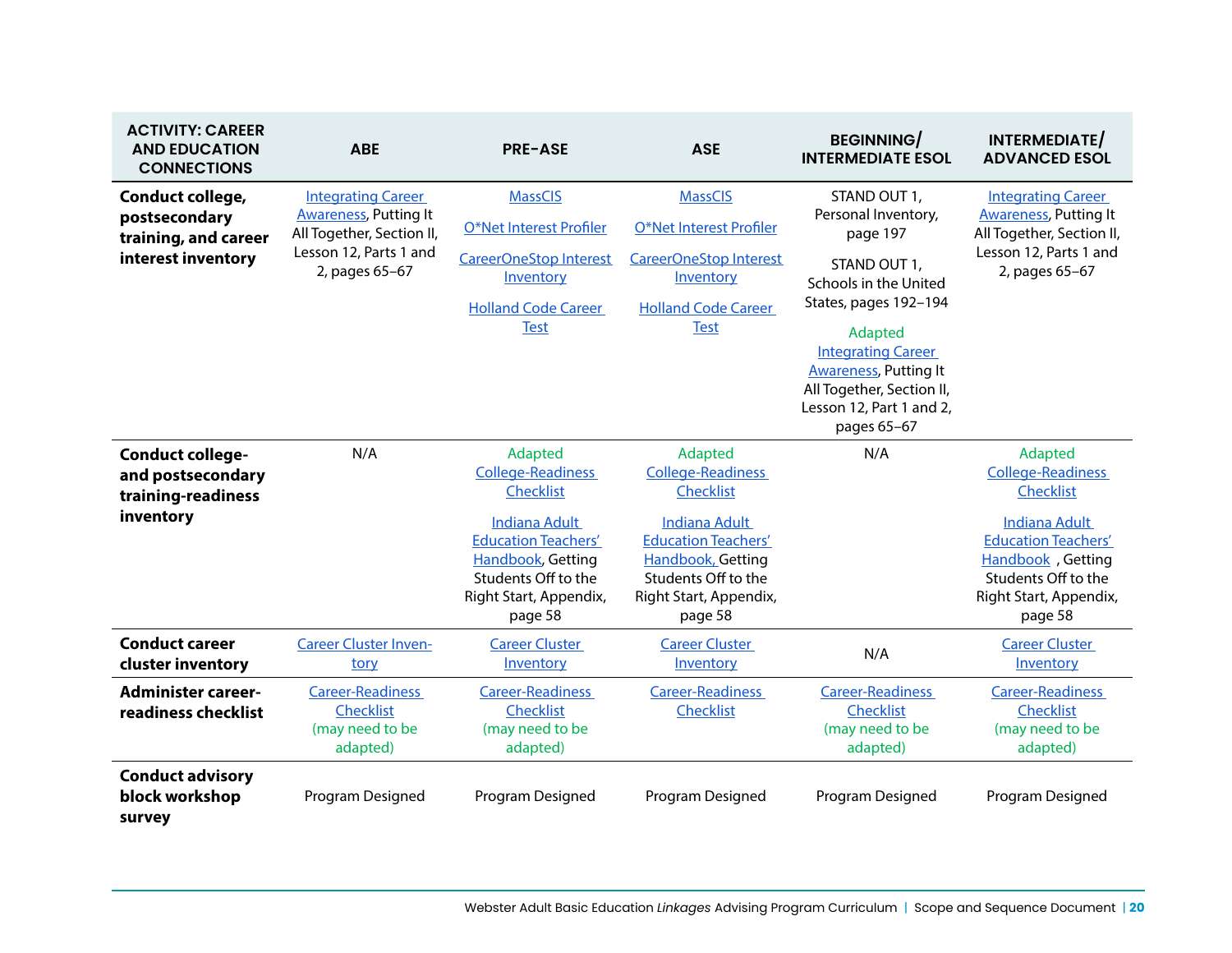| <b>ACTIVITY: CAREER</b><br><b>AND EDUCATION</b><br><b>CONNECTIONS</b> | <b>ABE</b>                                                                                                                                                                                                                          | <b>PRE-ASE</b> | <b>ASE</b>     | <b>BEGINNING/</b><br><b>INTERMEDIATE ESOL</b>                                                                                                                                                                                                              | INTERMEDIATE/<br><b>ADVANCED ESOL</b>                                                                                                                                                                                                 |
|-----------------------------------------------------------------------|-------------------------------------------------------------------------------------------------------------------------------------------------------------------------------------------------------------------------------------|----------------|----------------|------------------------------------------------------------------------------------------------------------------------------------------------------------------------------------------------------------------------------------------------------------|---------------------------------------------------------------------------------------------------------------------------------------------------------------------------------------------------------------------------------------|
| <b>Conduct reality</b><br>check                                       | <b>MassCIS</b>                                                                                                                                                                                                                      | <b>MassCIS</b> | <b>MassCIS</b> | Adapted<br><b>Integrating Career</b><br><b>Awareness, Reality</b><br>Checking and What Do<br>I Need To Earn, Section<br>IV, Lessons 1 and 2,<br>pages 98-101                                                                                               | <b>Integrating Career</b><br><b>Awareness</b> , Reality<br>Checking and What Do<br>I Need To Earn, Section<br>IV, Lessons 1 and 2,<br>pages 98-101                                                                                    |
| <b>Review job values</b>                                              | <b>Integrating Career</b><br><b>Awareness, Identifying</b><br>Job Values, Section II,<br>Lesson 10, pages 58-61<br><b>Integrating Career</b><br><b>Awareness, Prioritizing</b><br>Job Values, Section II,<br>Lesson 11, pages 62-64 | <b>MassCIS</b> | <b>MassCIS</b> | Adapted<br><b>Integrating Career</b><br><b>Awareness</b> , Identifying<br>Job Values, Section II,<br>Lesson 10, pages 58-61<br>Adapted<br><b>Integrating Career</b><br><b>Awareness, Prioritizing</b><br>Job Values, Section II,<br>Lesson 11, pages 62-64 | <b>Integrating Career</b><br><b>Awareness</b> , Identifying<br>Job Values, Section II,<br>Lesson 10, pages 58-61<br><b>Integrating Career</b><br><b>Awareness</b> , Prioritizing<br>Job Values, Section II,<br>Lesson 11, pages 62-64 |
| <b>Administer skills</b><br>assessment                                | <b>Integrating Career</b><br><b>Awareness</b> , Things I<br>Have Done, Section II,<br>Lesson 5, Part 2, page<br>46<br><b>Integrating Career</b><br><b>Awareness, Identifying</b><br>Skills, Section II, Lesson<br>7, pages 50-52    | <b>MassCIS</b> | <b>MassCIS</b> | STAND OUT 1,<br>Choosing the Right Job,<br>pages 195-196<br>STAND OUT 2,<br>What Can You Do?<br>pages 165-167                                                                                                                                              | <b>Integrating Career</b><br><b>Awareness, Things I</b><br>Have Done, Section II,<br>Lesson 5, Part 2, page<br>46<br><b>Integrating Career</b><br><b>Awareness</b> , Identifying<br>Skills, Section II, Lesson<br>7, pages 50-52      |